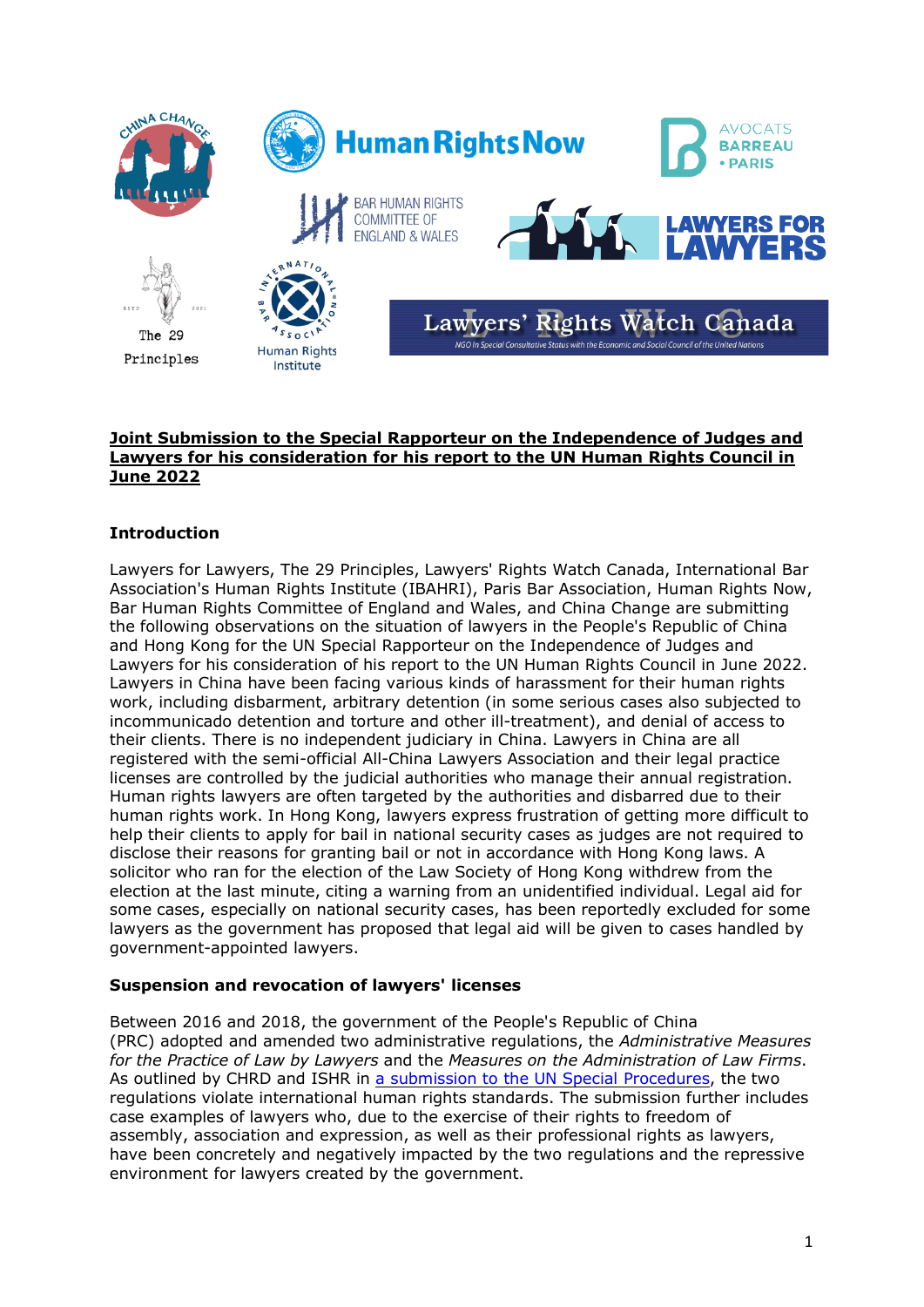Notably, the two administrative regulations require lawyers to have their license to practice law renewed annually. The Bureau of Justice, a lower-level executive branch of the Ministry of Justice, is in charge of the issuing, renewal and revocation of licenses. The administrative regulations impose strict rules of conduct upon lawyers and law firms for obtaining and renewing their licences to practice law, which form excessive restrictions upon the freedom of expression of lawyers. The Bureau of Justice, being part of the executive branch, does not operate as an independent and impartial disciplinary committee. There is also no option to appeal the decision to revoke a license before an independent court.

According to research by The 29 Principles, between January 2017 and October 2021, at least 43 defence lawyers and three law firms have been penalised under these regulations by having their license suspended, cancelled or revoked by the judicial bureau of China. This compares to 20 cases over the period 2004-2014 and nine cases over the period 2014-2016. In other words, more than 40 lawyers had their legal practicing certificates suspended or revoked due to their human rights work in the last five years. It is clear that these administrative measures are part of an increasingly repressive political environment that harasses and punishes human rights lawyers, preventing them from continuing their work to protect the rights of others and undermining their economic, social and cultural rights.

The revocation and suspension of the law licenses of human rights lawyers continues today. In 2021, lawyers facing this form of harassment included Lu Siwei, Ren Quanniu, Xi Xiangdong, Zhou Ze, Peng Yonghe, Chang Weiping, Yang Bin, Lin Qilei and Liang Xiaojun.

In 2017, Shanghai lawyer Zhang Zhan was suspended from legal practice. This seemed to have happened after she joined a signature campaign against the amendments to the regulations on law firms and lawyers. Zhang Zhan later took part in various protests, including supporting the anti-extradition bill protests in Hong Kong in 2019, and was briefly detained. On 14 May 2020, she was taken from Wuhan to Shanghai and detained by the Shanghai police after she published a series of video reports about the pandemic situation in Wuhan. On 28 December 2020, she was sentenced to four years imprisonment for "picking quarrels and provoking trouble". She launched a hunger strike and was force fed in detention. Her weight fell to less than 40kg by the end of July 2021. Her health condition is critical.

## **Criminal Prosecution of Lawyers**

In their UPR Mid-Term Report, Lawyers for Lawyers (L4L) and Lawyers' Rights Watch Canada (LRWC) have identified cases in which lawyers are hindered in the execution of their professional functions by threats, intimidation and harassment. China has failed to implement UPR recommendations in which it accepted to make efforts to create an environment in which human rights defenders can freely operate in accordance with international standards and to guarantee fair trials, including unhindered access to lawyers of choice. Lawyers in China working on sensitive cases have been subjected to several forms of harassment including improper interference, illegitimate prosecutions, unfair trials, arbitrary deprivation of liberty, incommunicado detention, enforced disappearance, torture and ill-treatment, and denial of access to an independent, impartial and competent judiciary to determine criminal charges and rights to remedies and appeal.

These lawyers include *Qin Yongpei, Chang Weiping, Li Yuhan, Ding Jiaxi and Yu* Wensheng.

Lawyers prosecuted for alleged criminal offences, including Chang Weiping and Ding Jiaxi, are regularly held in a form of incommunicado detention called "Residential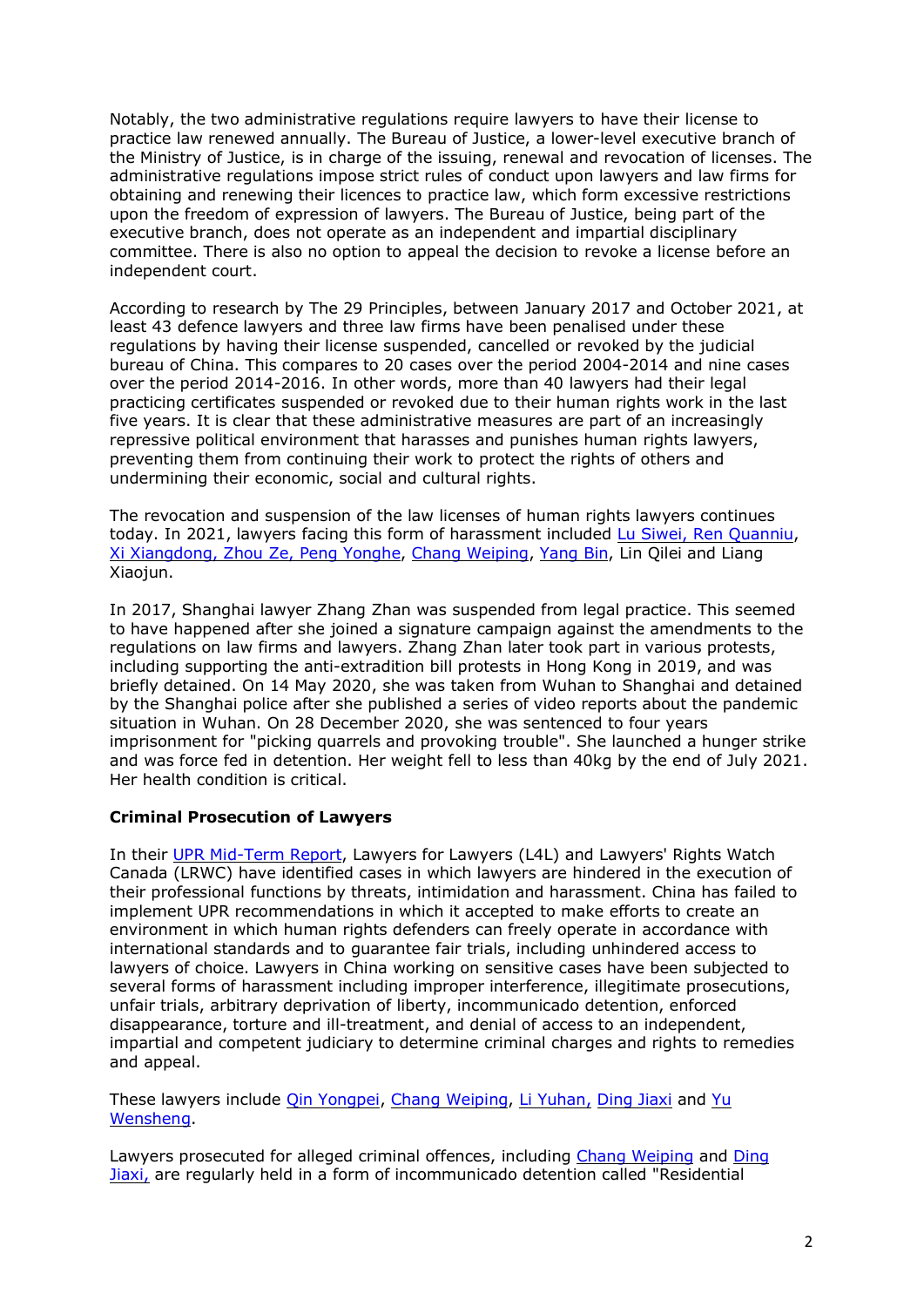Surveillance at an Undisclosed Location" (RSDL). RSDL was introduced into the PRC Criminal Procedure Law in 2012. RSDL can be imposed upon those suspected of "crimes endangering state security or terrorist activities". Reportedly, RSDL is essentially a legalized form of enforced disappearance during which detainees are often subjected to physical and psychological torture. In particular, since 2015, after the "709 crackdown", Chinese authorities have used RSDL mainly against lawyers and human rights defenders. In 2018, UN experts identified RSDL as a form of enforced disappearance, a grave violation of human rights under international law which exposes victims to heightened risks of torture and ill-treatment.

According to our information, in addition, there are multiple cases where human rights lawyers who are detained cannot meet or communicate with their defence lawyers, including but not limited to the cases of Gao Zhisheng (see JUA CHN 8/2017 and 5/2020) and Jiang Tianyong (see JUA CHN 13/2016, 15/2016, and 9/2019).

The enforced disappearance of human rights lawyer Gao Zhisheng is of grave concern. He was taken away from his home in Shaanxi province on 13 August 2017 and no information has been heard from him since then. Mr. Gao was previously detained in 2006 and subsequently suffered from disappearances, beatings and torture. He was imprisoned for "inciting subversion" in 2011-2014 and was released in August 2014. His family, who are now living in the US, have repeatedly expressed concerns about his safety and have worried about whether he is still alive.

## **Denial of access to lawyers of one's own choosing**

Detainees under RSDL are frequently denied access to legal counsel which is guaranteed under Article 37 of China's Criminal Law within 48 hours of making a request.

In the case of Yu Wensheng, whose detention was deemed arbitrary by the Working Group on Arbitrary Detention (WGAD) during its 84th session (Opinion No 15/2019), lawyers hired by Mr. Yu's family were refused access and were given a statement, allegedly written and signed by Mr Yu, dismissing the lawyers and requesting that his family not hire another lawyer. Mr Yu had recorded a video before his arrest stating that he would not voluntarily renounce his legal counsel (AL CHN 16/2020). In the cases of lawyers Qin Yongpei and Chang Weiping, the WGAD found that requests to meet with lawyers were repeatedly denied by the authorities (AL CHN 20/2020).

Restrictions on lawyers' access to human rights defenders are rampant, as exemplified and evidenced in the case of Ou Biaofeng, a prominent human rights defender, who was detained on 2 December 2020 for "picking quarrels and provoking trouble." On 18 December 2020, after 15 days of administrative detention, he was detained for a further six months under RSDL on the charge of "inciting subversion of state power." He was formally arrested on this latter charge on 22 July 2020. During this process, Mr Ou was deprived of access to his own lawyer and only allowed a government-appointed lawyer. That lawyer refused to meet with Mr Ou's wife to discuss his case.

Other detained lawyers whose access to legal counsel has been restricted include Li Yuhan, Chang Weiping, Qin Yongpei and Ding Jiaxi.

### **Pressure Facing Lawyers in Hong Kong SAR**

In Hong Kong, after the National Security Law was imposed by the central government of China in June 2020, lawyers in Hong Kong have felt increasing pressure from authorities. Among the dissidents detained in relation to national security charges or denial of freedom of assembly, veteran solicitor and former legislator Albert Ho and barrister Chow Hang Tung are facing trials and potentially long sentences for their participation and their call for others to participate - in what had been an annual peaceful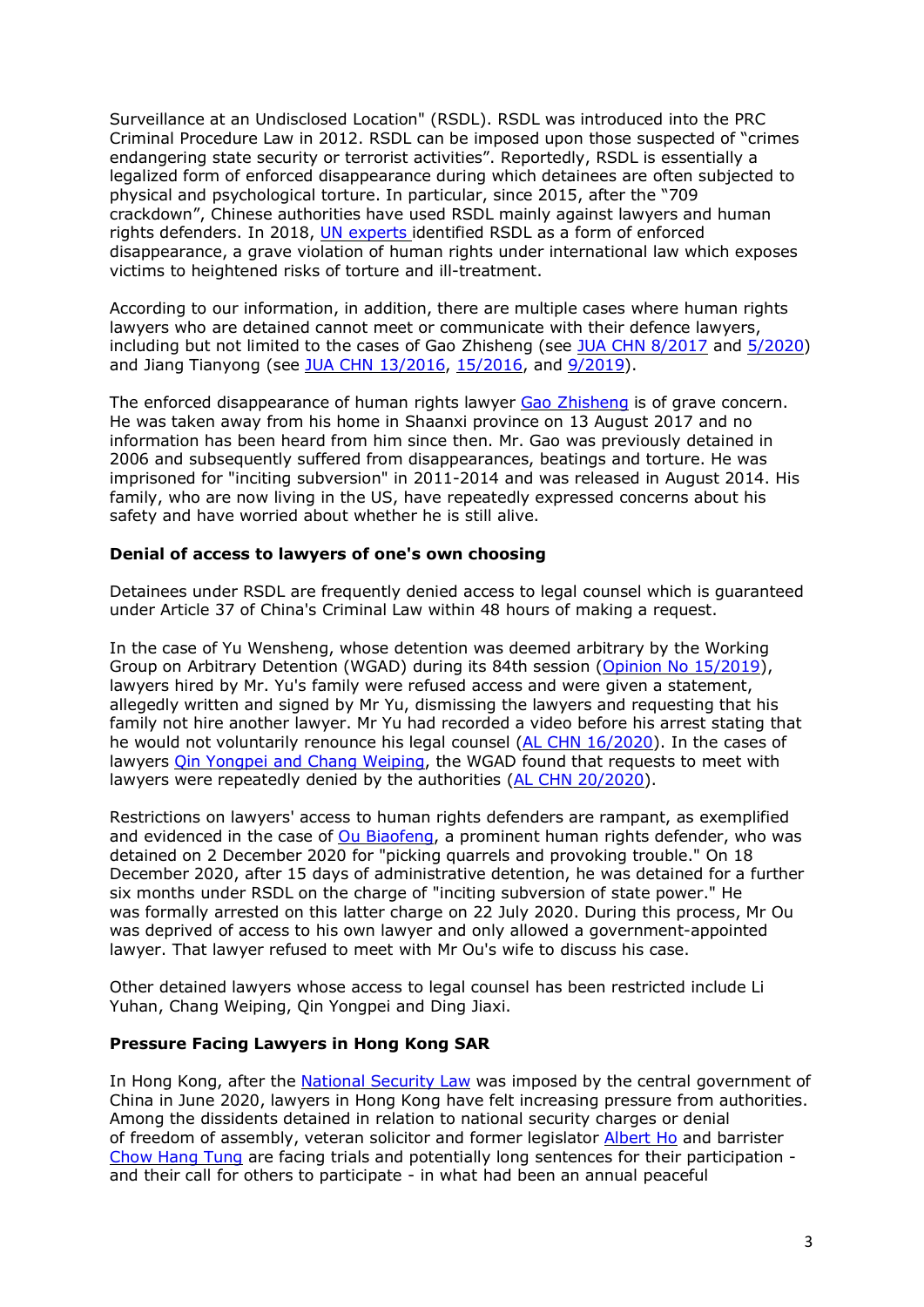commemoration of the 1989 Tiananmen Square Massacre. A candidate for the board of the Law Society of Hong Kong withdrew from the election at the last minute, citing advice from an unidentified source. Recently, the Hong Kong government proposed to amend the law so that only government-appointed lawyers can represent clients in judicial review cases if legal aid is used. For example, Paul Harris SC, chairperson of the Hong Kong Bar Association, has been reportedly "removed" from representing his client Adam Ma, an activist accused of inciting secession, before his trial. Barristers are finding it difficult to assist their clients to apply for bail in national security cases, as judges are not making any consistent decisions on bail applications, and release on bail is the exception rather than the rule under the national security law.

### **Recommendations:**

- The PRC government should follow the requirements of UN treaties that it has ratified, including the Convention Against Torture and Other Cruel, Inhuman or Degrading Treatment or Punishment;

- The PRC government should follow the recommendations made by the UN Special Procedures to eliminate arbitrary detention of the cases of human rights lawyers and defenders and eliminate the practices of enforced disappearance, torture and illtreatment and all other human rights violations within the system of "residential surveillance in a designated location".

- The PRC government should implement in good faith all UPR recommendations it has accepted.

- The PRC government and the Hong Kong government should respect the rights of lawyers and ensure the independence of the legal profession and the independence of the judiciary in accordance with the standards set out in the UN Basic Principles on the Role of Lawyers.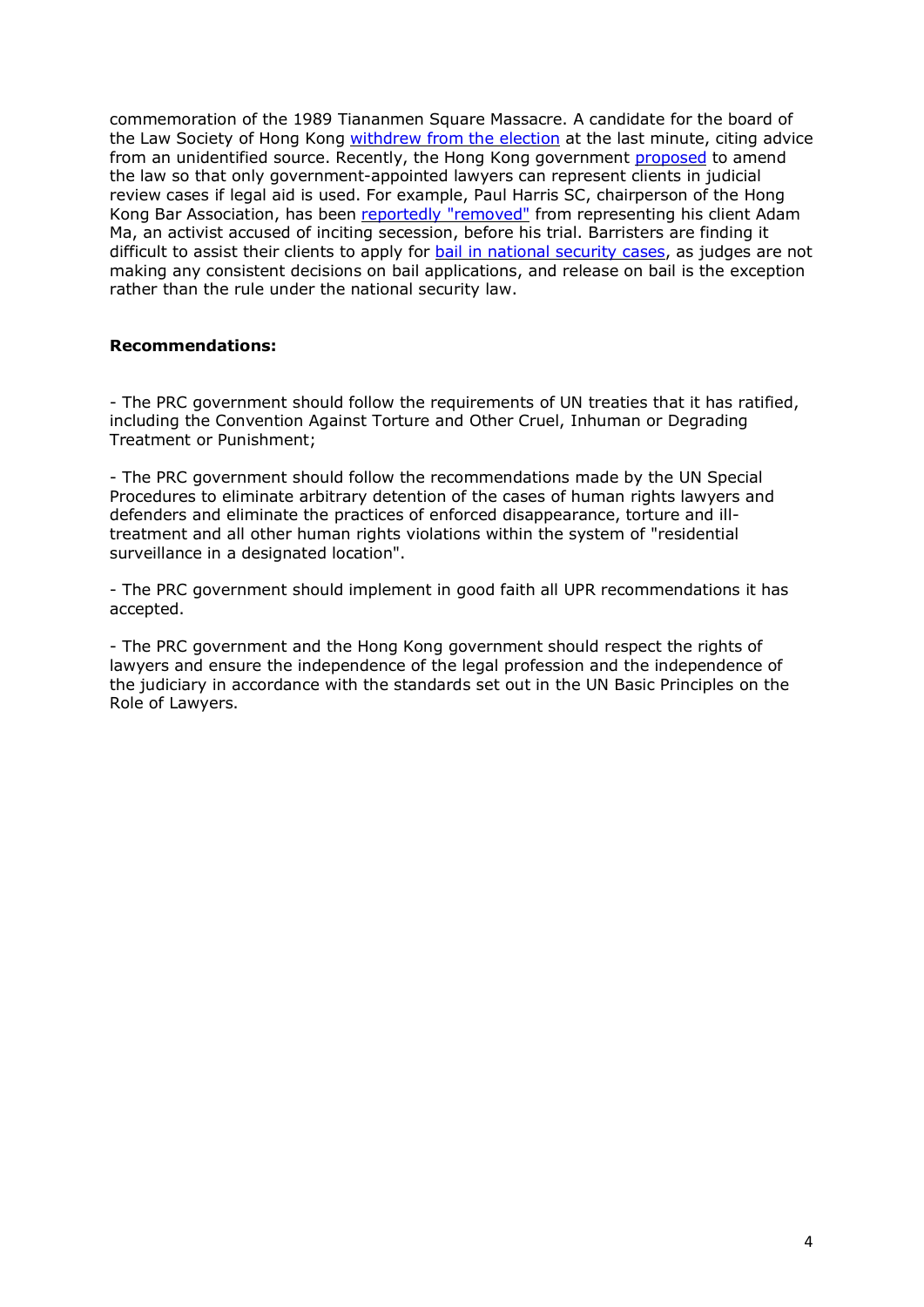# **Appendix:**

## *Annex 1: List of cases compiled by Lawyers for Lawyers*

## **Qin Yongpei**

On 31 October 2019, human rights defender Qin Yongpei was detained in an apparent retaliation for criticizing the corruption of high-level Chinese officials on social media after police raided his office.10 He was charged with "inciting subversion of state power" more than a month after his arrest and has been in police custody ever since. The Nanning police has continuously refused requests by Qin Yongpei's lawyers to meet their client but did bring in Mr. Qin's two daughters for questioning.

In the months after his arrest, Mr. Qin's case was transferred back and forth between different authorities. Meanwhile, the potential spread of COVID-19 was invoked as a reason to deny him visitation from family and legal representation. Additionally, L4L and LRWC have received reports that authorities in China repeatedly visit and harass Mr. Qin's family.

On 26 May 2020, Qin Yongpei was allowed to meet his lawyer for the first time since his arrest in 2019. Three days later the Nanning procuratorate sent its decision to prosecute Mr. Qin for "inciting subversion of state power" to the Nanning Intermediate People's Court. Mr. Qin remains in custody to this day. $1$ 

On 4 August 2021, he was allowed to meet his wife, Deng Xiaoyun, at a detention centre in Nanning. This was the first time she had been allowed to see him since he was detained in October 2019. Mr. Qin reportedly looked emaciated and his hair had greyed. The human rights defender told his wife that he would not plead guilty and wished for his trial to be open to the public.

Having approved an application by Ms. Deng to be Mr. Qin's defender in May 2021, the Nanning Intermediate People's Court invited Mr. Qin and Ms. Deng for a pre-trial preparatory meeting on 13 October 2021, nearly two years after the commencement of Mr. Qin's detention.<sup>2</sup>

## **Chang Weiping**

Since 2013, Chang Weiping has represented victims of workplace discrimination over HIV/AIDS, litigated cases involving defective vaccines and defended rights activists. He was arrested in January 2020 after he attended a gathering of lawyers and activists in Xiamen after the mass arrests during the '1226 crackdown'. After the arrest Chang Weiping was held under residential surveillance at a designated location (RSDL, a form of enforced disappearance provided for under Chinese law), in this case, a hotel, for 10 days. His license to practice law was suspended.

<sup>1</sup> Frontline Defenders, *Qin Yongpei* (n.d.), https://www.frontlinedefenders.org/en/profile/qin-yongpei*;* L4L, *One year since the formal arrest of Qin Yongpei* (3 December 2020), https://lawyersforlawyers.org/one-year-since-the-formal-arrest-of-qin-yongpei/.

<sup>2</sup> Frontline Defenders, *Nanning court prepares for Qin Yongpei's trial* (October 2021),

https://www.frontlinedefenders.org/en/case/nanning-court-prepares-qin-yongpeis-trial.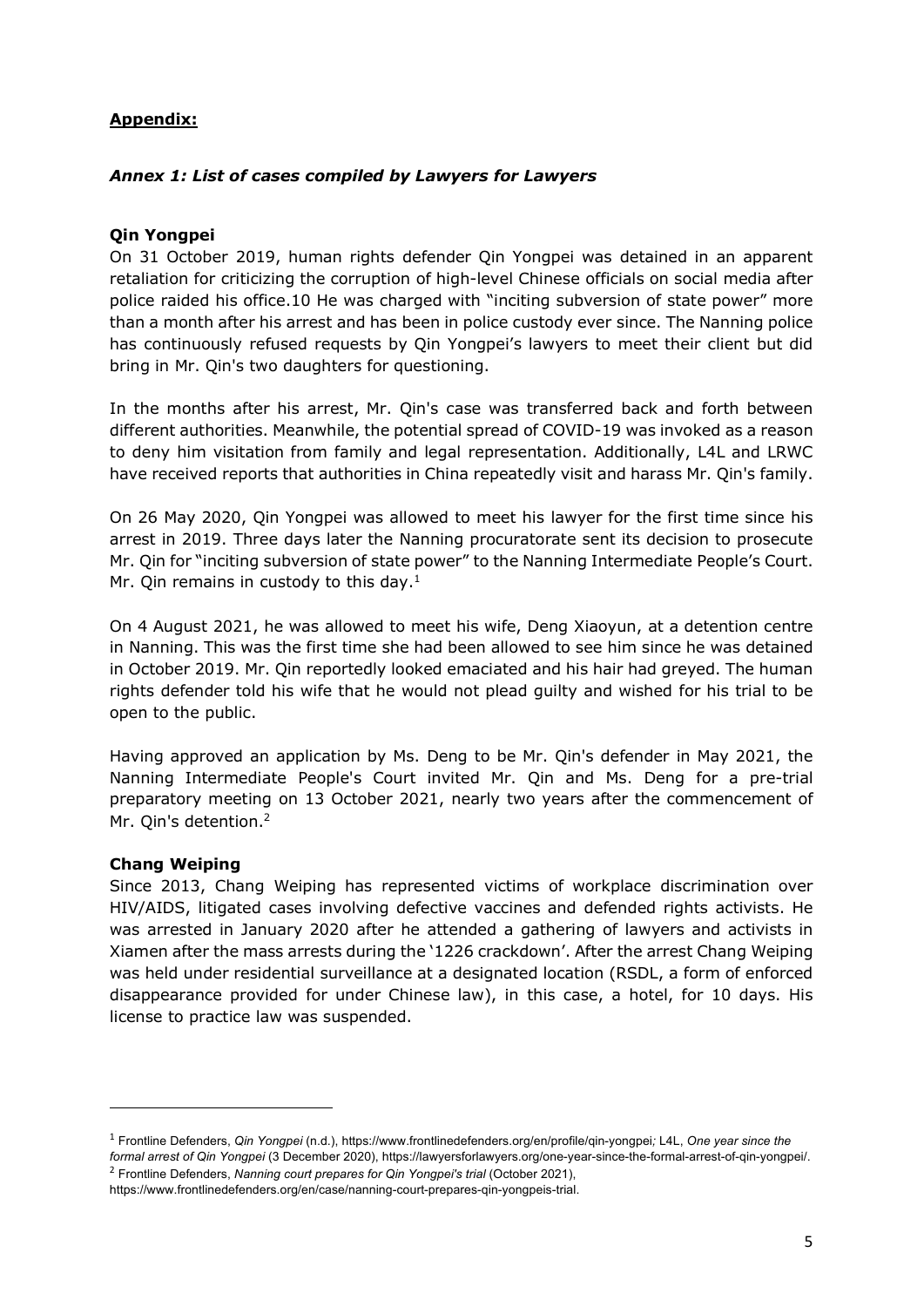Mr. Chang was arrested again by the Baoji City Public Security Bureau on 22 October 2020. His arrest followed six days after he openly accused Baoji police of torture during his January hotel detention.

Mr. Chang currently remains under RSDL for charges of "subversion of State power" and his requests for legal representation is being systematically denied. Applications for bail have been rejected several times.<sup>3</sup>

In the afternoon of 14 September 2021, Chang Weiping was allowed to meet his lawyer for the first time since his detention. The meeting took place at the Feng County Detention Centre, where the human rights defender was transferred in April 2021 after spending almost six months under RSDL.

Mr. Chang continues to await charges in custody after his case was returned by the prosecution to Baoji police for supplementary investigation on 22 October 2021.

## **Li Yuhan**

In November 2019, after being held in detention since October 2017, human rights lawyer Li Yuhan told her lawyer that the court had said that she only would be allowed to practice law again after release if she confessed to the supposed crime of "picking quarrels and provoking trouble".4 She refused, insisting that she had not committed any crime. Li Yuhan's trial has already been postponed several times and her court date has currently been set on 27 August 2021.<sup>5</sup>

Li Yuhan has several urgent medical conditions (arrhythmia, coronary heart disease, unstable angina, hyperthyroidism, acute erosive gastritis, cerebral concussion, among others) but has been denied the necessary medical treatment. Applications for bail have been denied. Attempts by her brother to provide her with the necessary medication were stopped by the authorities. The current status of Li Yuhan's health is unknown. On 11 July 2021 Li Yuhan was able to meet her lawyer and told him that she is still being pressured to confess by the authorities.<sup>6</sup>

On 12 July 2021, Li Yuhan's defense lawyer met her at the No. 1 Detention Centre in Shenyang city. The human rights defender told her lawyer that a judge has urged her to confess, but she refused. The judge told her that the prosecutors have recommended a sentence of between five to six years. The trial has now been postponed to 27 August 2021.

Frontline Defenders, *Li Yuhan's Health Deteriorates and Under Duress to Confess* (14 July 2021),

https://www.frontlinedefenders.org/en/case/li-yuhans-health-deteriorates-and-under-duress-confess. 6 Idem ad 4.

<sup>3</sup> Frontline Defenders, *Chang Weiping* (n.d.), https://www.frontlinedefenders.org/en/profile/chang-weiping; Amnesty International, *China: Lawyer shares allegations of torture, detained: Chang Weiping* (16 November 2020), https://www.amnesty.org/en/documents/asa17/3333/2020/en/; L4L, *Concerns about the suspension of the legal practicing*

*licenses of Yang Bin en Chang Weiping* (4 March 2021), https://lawyersforlawyers.org/concerns-about-the-suspension-of-thelegal-practicing-licenses-of-yang-bin-en-chang-weiping/; L4L, *Joint statement on the continued enforced disappearance of Chang Weiping* (26 May 2021), https://lawyersforlawyers.org/joint-statement-on-the-continued-enforced-disappearance-ofchang-weiping/. 4

L4L, *Letter on the ongoing detention of Li Yuhan* (9 October 2020), https://lawyersforlawyers.org/en/letter-on-the-ongoingdetention-of-li-yuhan/.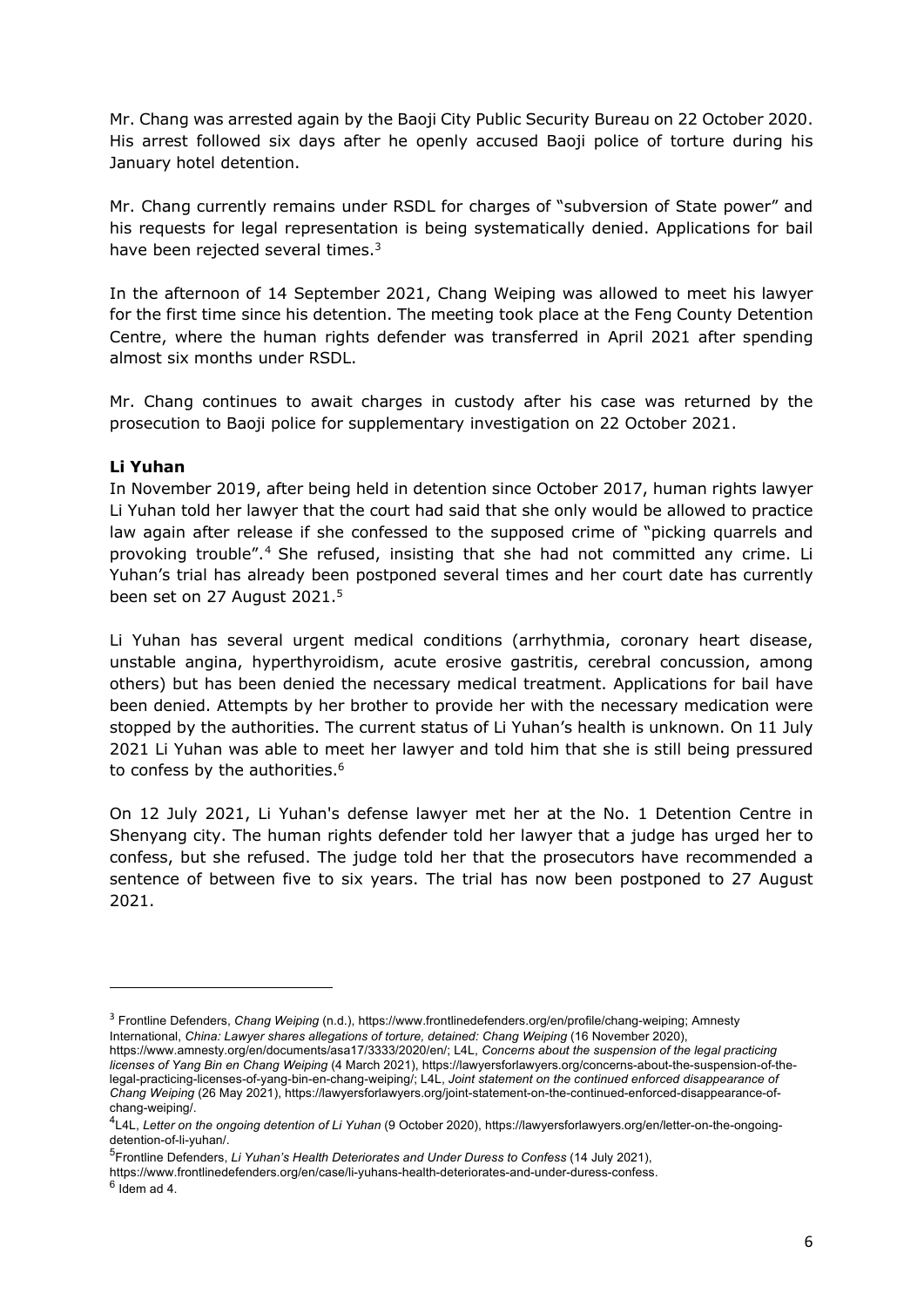On 20 October 2021, Li Yuhan took place at the Heping District People's Court in Shenyang city. Other human rights lawyers and defenders who attempted to observe the trial were blocked from entering the courthouse, which was guarded with heavy police presence. One of Li Yuhan's two defense lawyers was able to attend the trial. Her other defense lawyer can no longer represent her because his own law firm's operating license was arbitrarily invalidated in January 2021 and he has been unable to secure employment at another law firm. Human rights lawyer Wang Yu, who arrived in Shenyang the day before, attempted to submit credentials to represent Li Yuhan but was rejected by the presiding judge.<sup>7</sup>

# **Ding Jiaxi**

Beijing lawyer Ding Jiaxi was detained by Shandong police on 26 December 2019 as part of a mass arrest known as the '1226 Crackdown'. The Shandong police searched his home and confiscated his computer, phone, and other personal belongings without presenting any arrest warrant. After his arrest, Ding Jiaxi was held in RSDL for 326 consecutive days, during which he was subjected to torture. For a long time, requests to see his lawyer were denied on grounds of 'endangering national security'. Since January 2021, Ding Jiaxi has been able to meet with his lawyers.<sup>8</sup> At the time of his arrest, Ding Jiaxi was charged with "inciting subversion of state power". In January 2021 these charges were changed to 'subverting state power', which carries a maximum sentence of life imprisonment.<sup>9</sup>

On 19 May 2021, Ding Jiaxi was allowed another video call with his legal counsel. Ding Jiaxi told his lawyer that detainees are permitted to partake in outdoor activities for less than 30 minutes a day and that their masks are changed only once every three weeks. Due to the low quality of dental hygiene provided by the detention centre, the condition of the human rights defender's teeth is deteriorating. Ding Jiaxi also said his eyesight has deteriorated, and he has still not been given any paper or pen to write with by authorities.

On 21 May 2021, the Linyi Municipal Procuratorate informed Ding Jiaxi's legal counsel that it has sent his case back to the Linyi Municipal Public Security Bureau for a second round of supplementary investigation. Once the supplementary investigation has concluded and the case is sent back to the Procuratorate, the Procuratorate must then decide whether or not to prosecute within a month. The Procuratorate may extend this deadline by another 15 days if a case is deemed "major or complicated" or if the sentence might exceed one year of imprisonment.

On 5 August 2021, Ding Jiaxi's lawyer was informed that the prosecutors in Linyi city, Shandong province, have decided to indict the human rights defender. The case has been transferred to the Linyi Municipal Intermediate People's Court. On 20 October 2021, Mr. Ding's lawyer's preparation for trial was hindered by court officials' refusal to allow him unconditional access to the case files.<sup>10</sup>

## **Yu Wensheng**

The Beijing lawyer Yu Wensheng was arrested on 19 January 2018, one day after he published an open letter calling for reforms such as the holding of fair elections. In May

<sup>7</sup> Frontline defenders, *Li Yuhan tried in court* (October 2020), https://www.frontlinedefenders.org/en/case/li-yuhan-tried-court.

<sup>8</sup> L4L, *Ding Jiaxi* (19 June 2019), https://lawyersforlawyers.org/advocaten/ding-jiaxi/.

<sup>9</sup> L4L, *Joint Statement on the concerning developments in de case of Ding Jiaxi* (26 May 2021),

https://lawyersforlawyers.org/joint-statement-on-the-concerning-developments-in-the-case-of-ding-jiaxi/.<br><sup>10</sup> Frontline Defenders, *Ding Jiaxi faces health concerns* (October 2020), https://www.frontlinedefenders.org/en/ca faces-health-concerns.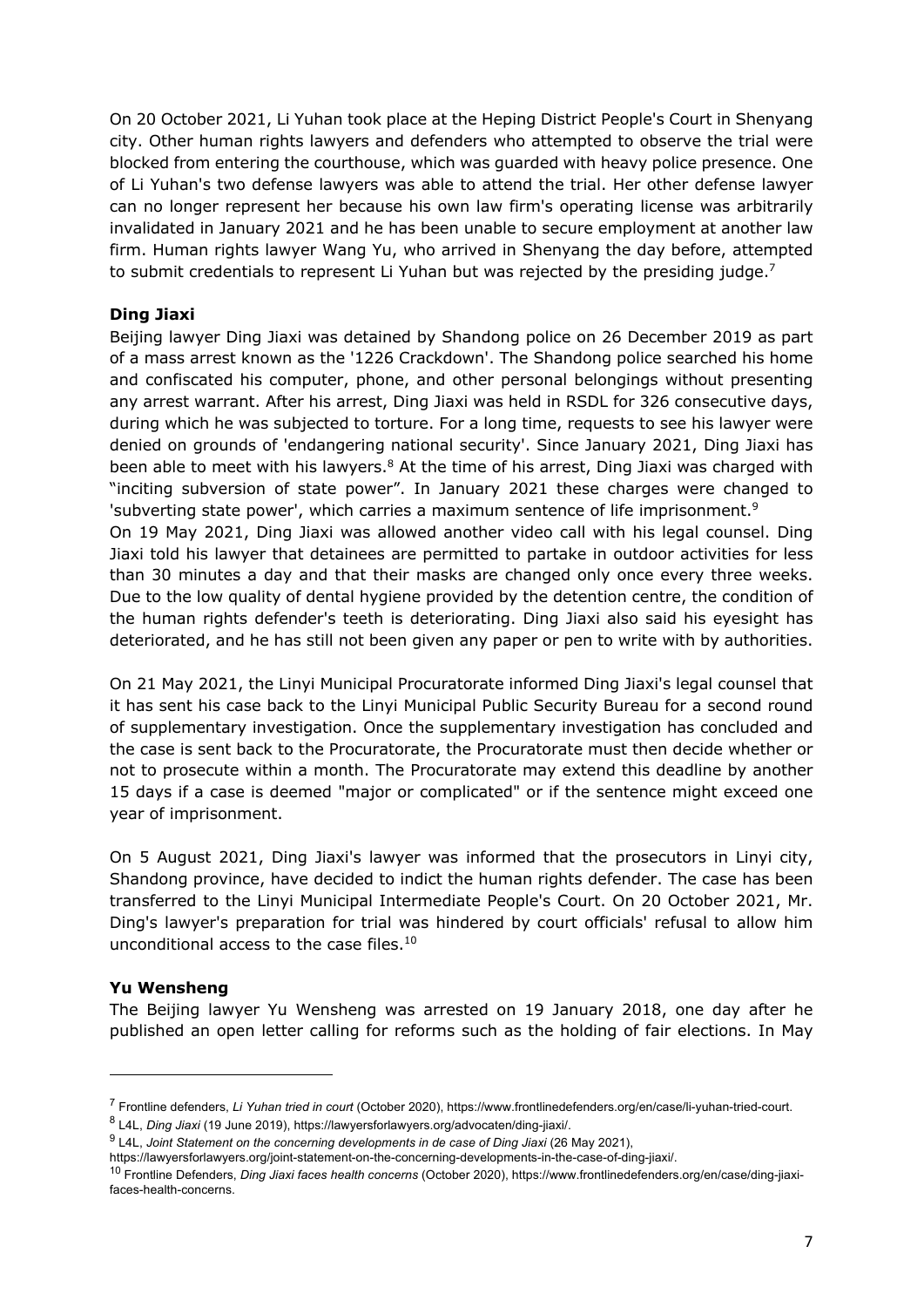2019 he was secretly tried at the Xuzhou Municipal Intermediate Court. His two lawyers had not been informed, nor had the court published a notice about the trial as required by regulations.

On 17 June 2020, the Xuzhou Intermediate People's Court convicted Yu Wensheng of 'inciting subversion of State Power' and sentenced him to four years' imprisonment, followed by three years' deprivation of political rights.

On 14 August 2020 Yu Wensheng was permitted to meet a lawyer of his choice for the first time. His application for bail has been rejected.18 Yu Wensheng's wife confirmed that he has serious health problems and that his health continues to deteriorate whilst being held in prison. $11$ 

On 15 April 2021, the Nanjing Prison authorities arranged a 30-minute video meeting between Yu Wensheng and his wife and older brother. The prison authorities informed the family that they had taken the human rights defender to a hospital for an orthopedic and neurosurgical examination, with the orthopedic surgeon concluding that Yu Wensheng's right hand trembles due to nerve damage from an external injury. Mr. Yu was allowed a first visit, from his wife and son, on 9 May 2021 since his detention over three years prior.

On 9 May 2021, Yu Wensheng received a visit from his wife, Xu Yan, and their son at the Nanjing Prison. This is the first time the human rights defender has been allowed to meet with his son since he was detained in January 2018.<sup>12</sup>

## **Ren Quanniu**

Ren Quanniu is one of two Chinese lawyers involved in defending one of the 12 Hong Kong human rights activists who were caught at sea while trying to flee to Taiwan. Authorities refused to allow him access to his client and threatened him not to continue with the case. His license to practice law was revoked on 2 February 2021 and his law firm was ordered to disband on 28 March 2021.<sup>13</sup>

In early July 2021, disbarred human rights lawyer Ren Quanniu attempted to establish a new company to provide legal consulting services. When he tried to register his company online with the Zhengzhou municipal authorities, the online registration system indicated that his name has been blacklisted and he is thus prohibited from registering himself as a shareholder.

## **Lu Siwei**

Lu Siwei is a Chengdu based human rights lawyer who is outspoken about incidents of social injustice and the suffering of vulnerable groups. His work has focused on issues, such as freedom of expression, enforced disappearances, and torture. Mr. Lu has defended fellow human rights lawyers who are facing criminal prosecution, or who have already been convicted. These include Qin Yongpei and Yu Wensheng. He also represented one of the 12 Hong Kong human rights activists who were caught at sea while trying to flee to Taiwan.

<sup>11</sup> L4L, *Concerns about deteriorating health Yu Wensheng* (17 June 2021), https://lawyersforlawyers.org/concerns-about-

deteriorating-health-yu-wensheng/.<br><sup>12</sup> Frontline Defenders, Yu Wensheng sentenced, and transferred from the Xuzhou detention centre to the Nanjing prison

<sup>(</sup>November 2021), https://www.frontlinedefenders.org/en/case/yu-wensheng-detained-and-charged-disrupting-public-service.

<sup>13</sup> Frontline Defenders, *Ren Quanniu* (n.d.), https://www.frontlinedefenders.org/en/profile/ren-quanniu.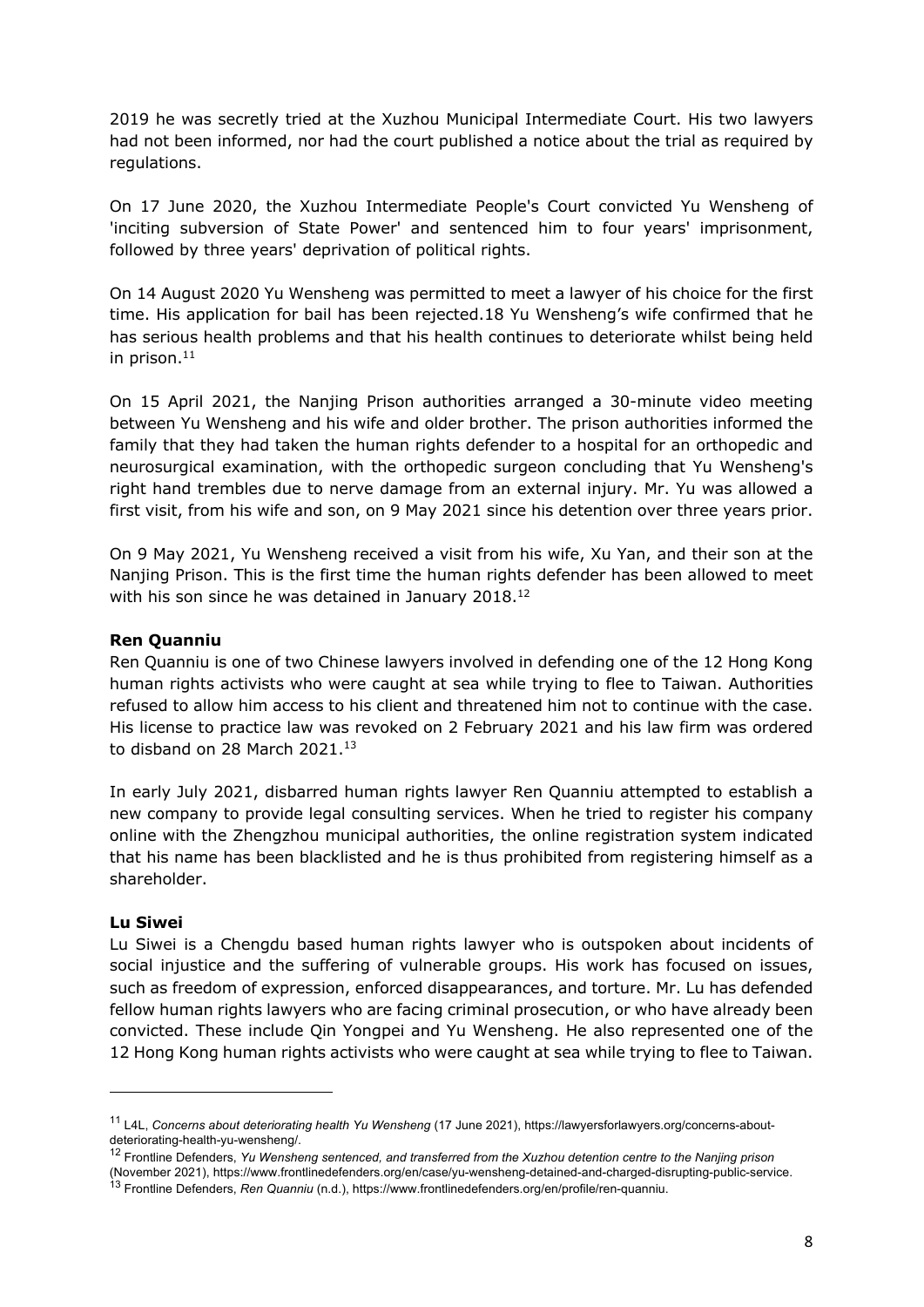On 15 January 2021, Lu Siwei's lawyer's license was revoked, because of "inappropriate" and "malicious" online expressions which have "harmed national security".

On 8 May 2021, immigration officers at the Shanghai Pudong Airport stopped him from boarding his flight to the United States, where he is due to participate in a fellowship programme. The officers informed Mr. Lu that an exit ban had been imposed against him on "national security" grounds.

On 13 July 2021, Mr. Lu went to the Chengdu Qingyang District Court in an attempt to initiate an administrative lawsuit against the Sichuan Provincial Judicial Department for revoking his lawyer's license. Meanwhile, Mr. Lu remains unable to do his job.<sup>14</sup>

## **Zhou Ze**

On 7 January 2021, Zhou Ze's license was suspended for a year after he posted videos on social media showing police using torture to extract confessions from witnesses and a defendant he was representing. The Justice Bureau said in its ruling that Zhou had 'violated the lawyers' code of conduct in order to "influence a case that is proceeding through inappropriate methods".15

## **Xi Xiangdong**

On 27 January 2021, Xi Xiandong was notified that his lawyer's license would be revoked. Xi Xiangdong has represented multiple victims of human rights abuses, including human rights lawyers who have been detained because of their work. Authorities stated that Xi Xiandong's license was revoked for 'disrupting order in a court' as he allegedly repeatedly disrupted the judge and the prosecutor's speeches and spoke without the judge's permission during a trial.16

### **Peng Yonghe**

Peng Yonghe, a Chinese lawyer who has handled Falun Gong cases and has represented dissidents, received a notice that his legal license would be revoked on 29 January 2021. His legal license is officially suspended, because he had not been hired by a law firm since last spring. According to China's regulations, a lawyer's license can be suspended if they have not been employed by a law firm for over six months. However, multiple law firms

<sup>14</sup> Frontline Defenders, *Lu Siwei's Lawyer's License Revoked* (25 January 2021),

https://www.frontlinedefenders.org/en/case/upcoming-hearing-revocation-human-rights-lawyer-lu-siwei%E2%80%99s-license; Hong Kong Free Press, *Lawyer who handled 'Hong Kong 12' case loses legal license* (15 January 2021), https://hongkongfp.com/2021/01/15/lawyer-who-handled-hong-kong-12-case-loses-legal-licence/.

<sup>&</sup>lt;sup>15</sup> L4L. Concerns about the revocation of licenses of Xi Xiangdong and Zhou Ze and suspension of Peng Yonghe's license (4 March 2021), https://lawyersforlawyers.org/concerns-about-the-revocation-of-licenses-of-xi-xiangdong-and-zhou-ze-andsuspension-of-peng-yonghes-license/; Defend Lawyers, *China: Chinese lawyer suspended after posting videos of alleged police torture* (7 January 2021), https://defendlawyers.wordpress.com/2021/01/08/china-chinese-lawyer-suspended-after-postingvideos-of-alleged-police-torture/.

<sup>&</sup>lt;sup>16</sup> L4L, Concerns about the revocation of licenses of Xi Xiangdong and Zhou Ze and suspension of Peng Yonghe's license (4 March 2021), https://lawyersforlawyers.org/concerns-about-the-revocation-of-licenses-of-xi-xiangdong-and-zhou-ze-andsuspension-of-peng-yonghes-license/; Radio Free Asia, *Human Rights Lawyer Faces Loss of License in China's Shangdong* (28 January 2021), http://www.rfa.org/english/news/china/lawyer-license-01282021182826.html; Council of Bars and Law Societies of Europe, *Letter on the Intention to revoke the license of lawyer Xi Xiangdong* (11 February 2021), https://www.ccbe.eu/fileadmin/speciality\_distribution/public/documents/HUMAN\_RIGHTS\_LETTERS/China\_-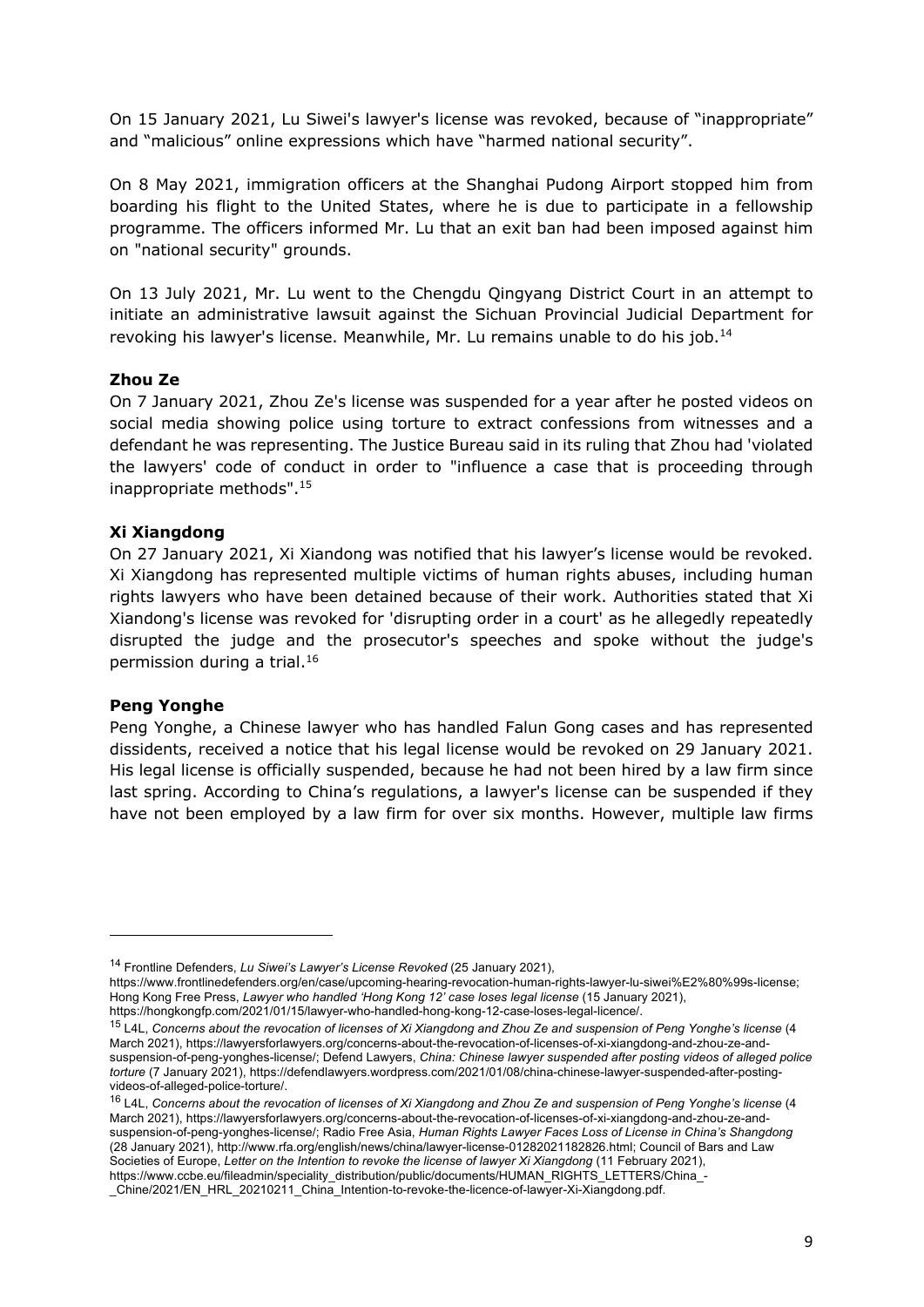had expressed interest in employing Peng but were warned by the authorities not to hire him because Peng was "too political".<sup>17</sup>

## **Yang Bin**

In August 2020 Guangdong-based civil rights lawyer Yang Bin and former prosecutor was informed that the Chinese authorities were planning to suspend her license to practice law. The authorities took this measure after Yang Bin sheltered fugitive rights activist Xu Zhiyong. She had also taken on several human rights cases against the government.<sup>18</sup>

<sup>&</sup>lt;sup>17</sup> L4L, Concerns about the revocation of licenses of Xi Xiangdong and Zhou Ze and suspension of Peng Yonghe's license (4 March 2021), https://lawyersforlawyers.org/concerns-about-the-revocation-of-licenses-of-xi-xiangdong-and-zhou-ze-andsuspension-of-peng-yonghes-license/; Chines Human Rights Defenders, *Alleged Torture of Detainees, Disappearance of Vaccine Safety Advocates & Revocation of Lawyers' Licenses* (31 January 2021), https://www.nchrd.org/2021/01/allegedtorture-of-detainees-disappearance-of-vaccine-safety-advocates-revocation-of-lawyers-licenses/; Radio Free Asia, *Lawyer of dissident jailed for supporting Hong Kong democracy movement beaten* (11 June 2019), www.rfa.org/english/news/china/lawyer-beating-06112019135814.html.

<sup>18</sup> L4L, *Concerns about the suspension of the legal practicing licenses of Yang Bin and Chang Weiping* (4 March 2021), https://lawyersforlawyers.org/concerns-about-the-suspension-of-the-legal-practicing-licenses-of-yang-bin-en-chang-weiping/; Radio Free Asia, '*I feel pretty helpless right now': Guangdong rights attorney Yang Bin* (14 August 2020),

https://www.rfa.org/english/news/china/attorney-08142020103650.html; NY Times, *In China, the Formidable Prosecutor Turned Lonely Rights Defender* (20 October 2020), https://www.nytimes.com/2020/10/20/world/asia/china-prosecutor-lawyer.html.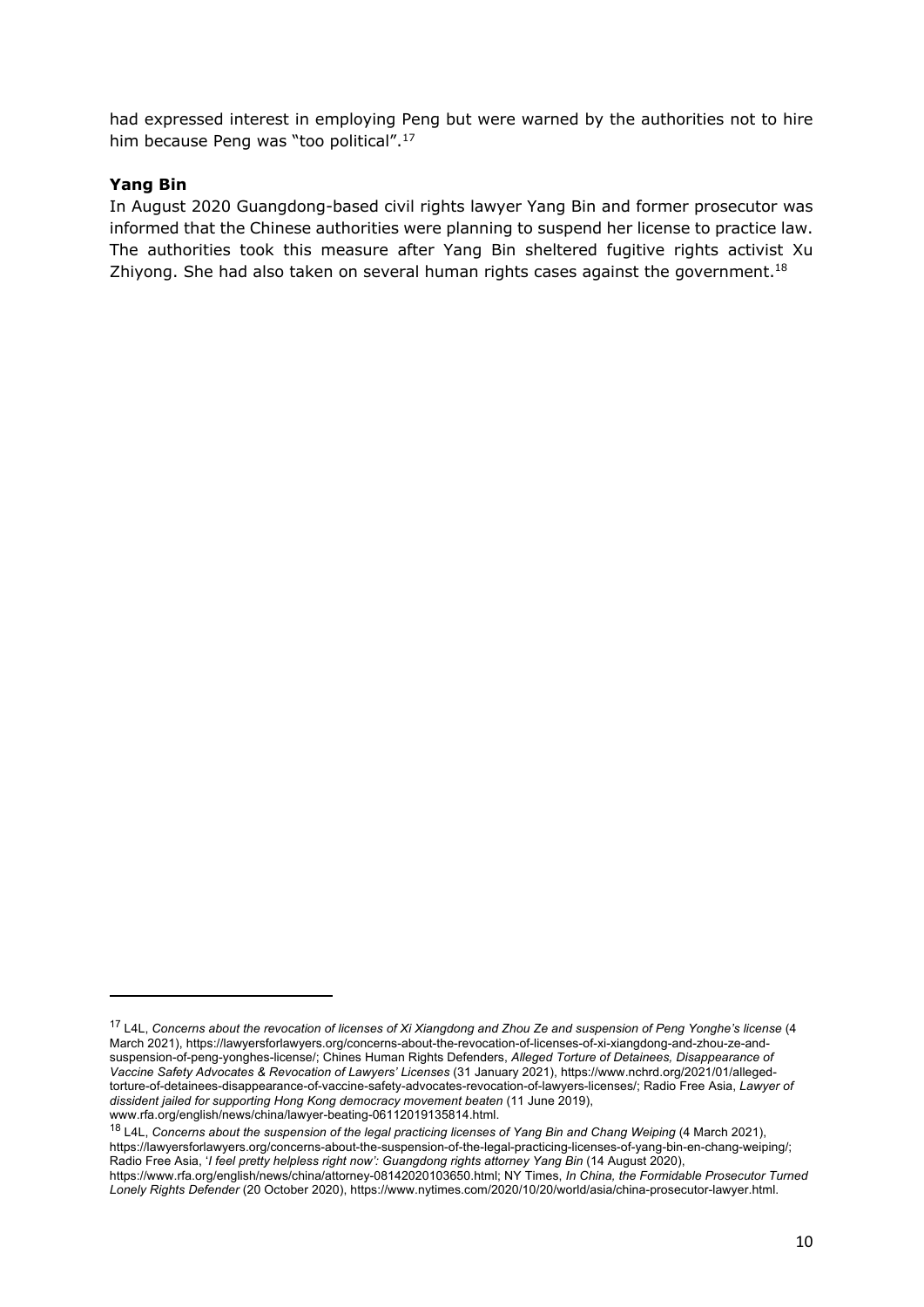### *Annex 2: List of cases compiled by the 5th China Human Rights Lawyers Day*

## **Below is the list the organizers of the 5th China Human Rights Lawyers Day prepared for the event.**

**I**

## 目前在押或失踪的律师

### **Currently Imprisoned or disappeared Lawyers and Legal Advocates (17)**

1. 常玮平,律师,陕西, 2020年10月被捕,被控 "煽动颠覆",仍未被起诉。2020年1月因厦门聚 会被关押 10 天,遭受酷刑。

**Chang Weiping**, lawyer, Shaanxi Province. Detained in October 2020 on suspicion of "inciting subversion," yet to be indicted.

2. 张展,律师,上海,2020 年 5 月被捕,被控"寻衅滋事",2020 年 12 月被判处有期徒刑 4 年。

**Zhang Zhan**, lawyer, Shanghai. Arrested in May 2020, sentenced to 4 years in prison in December 2020 on charges of "provoking disturbances."

3. 许志永,法律学者,公民运动活动家,北京, 2020年2月被捕,被控"颠覆", 2021年8月被起 诉,仍未审判。2013年7月至2017年7月,因新公民运动被关押四年。

**Xu Zhiyong**, legal scholar and citizen activist, Beijing, detained in February 2020 on "subversion" charges, indicted in August 2021. Yet to be tried.

4. 郝劲松,法律工作者, 2020年1月17日被捕, 2020年5月被起诉,被控"寻衅滋事"和"诽谤", 2021 年 11 月已审判,无判决。

**Hao Jinsong**, legal advocate. Detained in January 2020, indicted on charges of "provoking disturbances" and "defamation," and tried in November 2021 with no verdict announced yet.

5. 丁家喜,前律师,公民运动活动家,北京,2019 年 12 月 26 日被捕,被控"颠覆",2021 年 8 月 被起诉,仍未审判。2013年3月至2016年10月,因新公民运动被关押三年半。

**Ding Jiaxi**, former lawyer and citizen activist, Beijing. Detained in December 2019 on "subversion" charges, indicted in August 2021. Yet to be tried.

6. 覃永沛,律师,广西, 2019年10月 31 日被捕,被控"煽动颠覆", 2020年5月被起诉,仍未审 未判。

**Oin Yongpei**, lawyer, Guangxi. Detained in October 2019, indicted on charges of "inciting subversion," yet to be tried.

7. 陈家鸿,律师,广西, 2019 年 4 月 29 日被捕,被控 "煽动颠覆", 2020 年 6 月已审判,至今无判 决。

**Chen Jiahong**, lawyer, Guangxi. Detained in April 2019 on "inciting subversion" charges, tried in June 2020 without verdict as of now.

8. 陈武权,律师,广东,2018 年 2 月 9 日被捕,2019 年 1 月 18 日被判刑 5 年,"寻衅滋事罪"。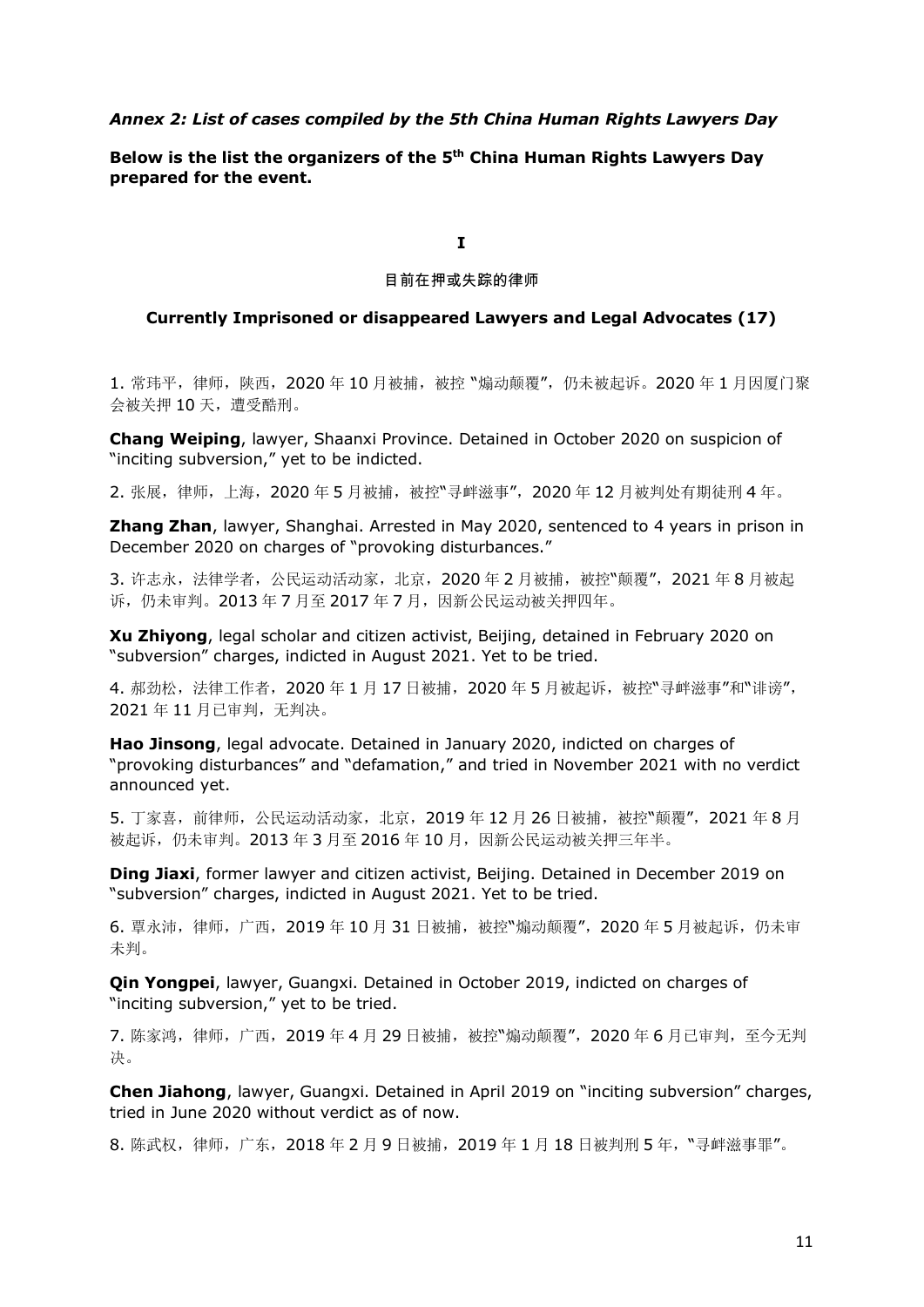**Chen Wuquan**, lawyer, Guangdong. Detained in February 2018, sentenced to 5 years in prison in January 2019, for "provoking disturbances."

9. 余文生, 律师, 北京, 2018年1月被捕, 被控"煽动颠覆", 2020年6月被判处有期徒刑4年。

**Yu Wensheng**, lawyer, Beijing. Detained in January 2018, sentenced to 4 years in prison in June 2020 on "subversion" charges.

10. 李昱函,律师,北京,2017 年 10 月被捕,2018 年 3 月被起诉,被控"寻衅滋事"和"诈骗", 2021 年 10 月开庭审判,仍无判决。

**Li Yuhan**, lawyer, Beijing. Detained in October 2017, indicted in October 2018 on charges of "provoking disturbances" and "fraud," tried in October 2021 with no verdict announced yet.

11. 高智晟,律师,北京, 2006 年至 2012 年间,高智晟几次被失踪,时间长达三年以上,遭受了" 没有言语可以形容"的酷刑。2011 年底至 2014 年 8 月,在新疆沙雅监狱被关押两年零八个月。出狱 后被软禁陕西老家。2017 年 8 月再度失踪,2021 年警方承认他被关押,但关押地不详。

**Gao Zhisheng**, lawyer, Beijing. Released in August 2014, held under house arrest in Shaanxi, held at unknown location since August 2017. In 2021, the authorities admitted Gao was in custody but refused to disclose his whereabouts.

12. 刘尧,律师,广东,2015 年 12 月被捕,被控"敲诈勒索", 2017 年 12 月被判处有期徒刑 20 年。

**Liu Yao**, lawyer, Guangdong. Detained in December 2015, sentenced to 20 years in prison in December 2017, on "extortion" charges.

13. 周世锋,律师,北京, 2015 年 7 月被捕,被控"颠覆", 2016 年 8 月被判处有期徒刑 7 年。

**Zhou Shifeng**, lawyer, director of Beijing Fengrui Law Firm. Detained in July 2015, sentenced to 7 years in prison in August 2016, on "subversion" charges.

14. 胡石根,709 案被捕公民, 北京, 2015 年 7 月被捕, 被控"颠覆", 2016 年 8 月被判处有期徒刑 7 年 6 个月。

**Hu Shigen**, dissident, Beijing. Detained in July 2015 during the 709 crackdown, sentenced to 7 and half years in prison in August 2016 on "subversion" charges.

15. 吴淦,709 案被捕公民,北京,2015 年 5 月 20 日被捕,被控"颠覆",2017 年 12 月被判处有 期徒刑 8 年。

**Wu Gan**, activist, Beijing. Detained in July 2015 during the 709 crackdown, sentenced to 8 years in prison in December 2017 on "subversion" charges.

16. 夏霖,律师,北京,2014 年 11 月被捕,被控"诈骗",2016 年 9 月被判处 12 年有期徒刑。

**Xia Lin**, lawyer, Beijing. Detained in November 2014, sentenced to 12 years in prison in September 2016, on victimless "fraud" charges.

17. 陈树庆,取得司法资格但被禁止执业,2014 年 9 月被捕,被控"颠覆",2016 年 6 月被判处有期 徒刑 10 年 6 个月。

**Chen Shuqing**, lawyer and dissident in Zhejiang, barred from practice. Detained in September 2014, sentenced to 10 and half years in prison in June 2016 on "subversion" charges.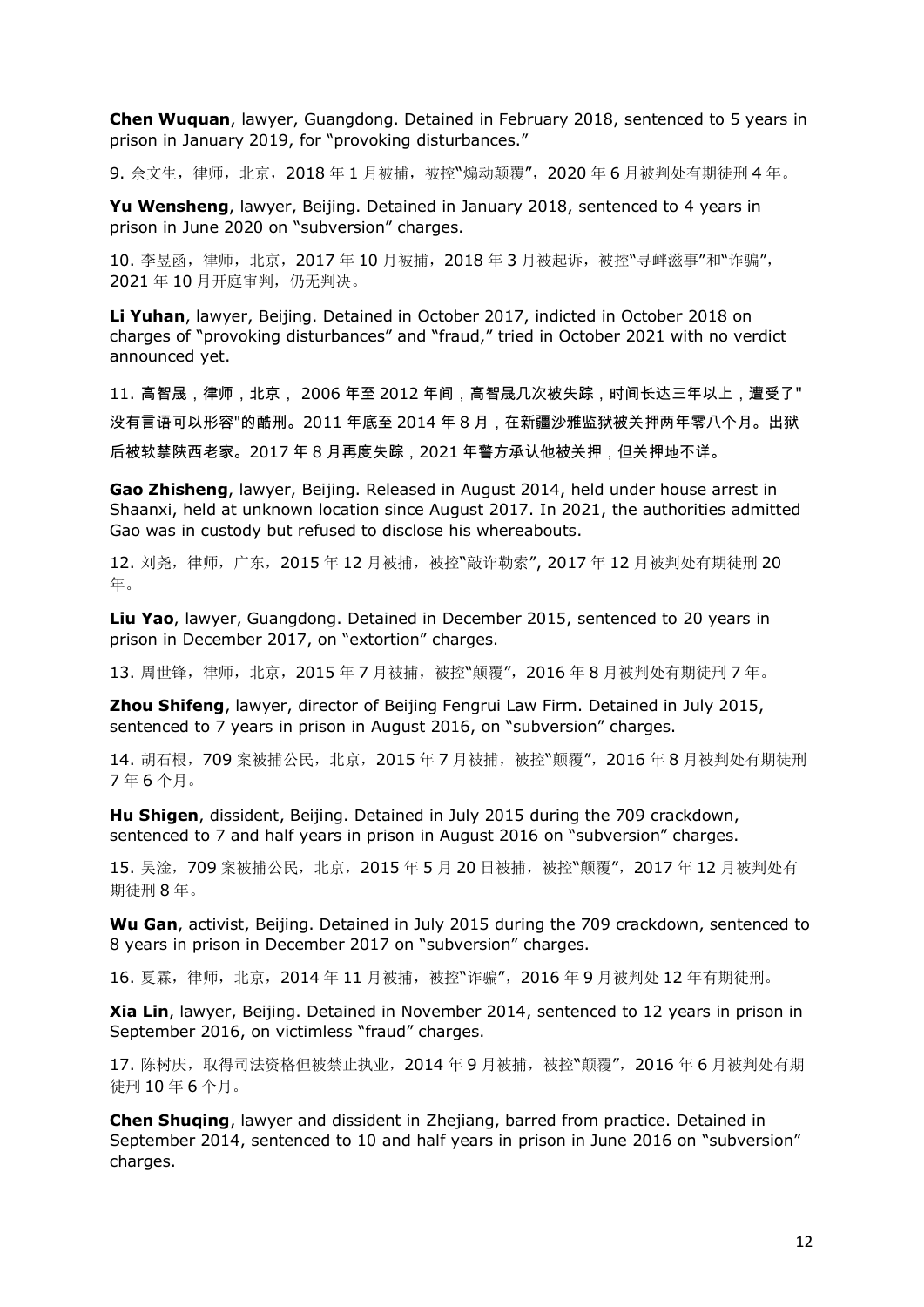#### $II$

#### 曾被关押、现已获释的人权律师

#### **Released Lawyers (44)**

1. 陈秋实,律师,北京,2020 年因调查武汉新冠疫情,被关押 7 个月后获释。

**Chen Qiushi**, lawyer, Beijing. Detained for 7 months for reporting on coronavirus in Wuhan

2. 黄志强,律师,浙江金华,因参加 2019 年厦门聚会被关押 6 天。

**Huang Zhigiang, lawyer, Jinhua. Detained for 6 days for participation in the 2019** Xiamen meeting of lawyers and activists.

3. 江天勇,709 律师,北京,2011 年在茉莉花抓捕期间被羁押 60 天,遭受酷刑。2013 年在黑龙江

建三江抗议黑监狱,被关押 15 天,遭到殴打。2016 年至 2019 年因组织声援 709 律师被控"煽动颠 覆"并被羁押两年零3个月,遭受酷刑,被迫电视认罪。2019年2月获释后至今被软禁河南老家,至 今无人身自由。

Jiang Tianyong, 709 lawyer, Beijing, Detained for 60 days during the "Jasmine Arrests" in 2011, and tortured.

Detained for 15 days and beaten for protesting a black jail in Jiansanjiang, Heilongjiang province in 2013.

Imprisoned for two years and three months between 2016 and 2019 on "inciting" subversion" charges. Tortured, forced to confess on TV.

Has been held under house arrest in parents' home in Henan Province since release in February 2019.

4. 任全牛,709 律师,郑州,2016 年为 709 当事人赵威发声被关押一个月。

**Ren Quanniu, 709 lawyer, Zhengzhou. Detained for a month for speaking out for his** client, 709 detainee Zhao Wei in 2016.

5. 王秋实,律师,哈尔滨,2016 年因代理 709 律师王全璋,被关押一个月。遭受酷刑,并被迫电视 认罪。

Wang Qiushi, lawyer, Ha'erbin. Detained for a month in 2016 for representing 709 lawyer Wang Quanzhang in 2016. Tortured, forced to confess on TV.

6. 张凯,律师,北京,2015 年至 2016 年因在温州为基督教会辩护被关押 8 个月,遭遇酷刑,被迫 电视认罪。

Zhang Kai, lawyer, Beijing. Detained for 8 months for defending house churches in Wenzhou in 2015-2016. Tortured, forced to confess on TV.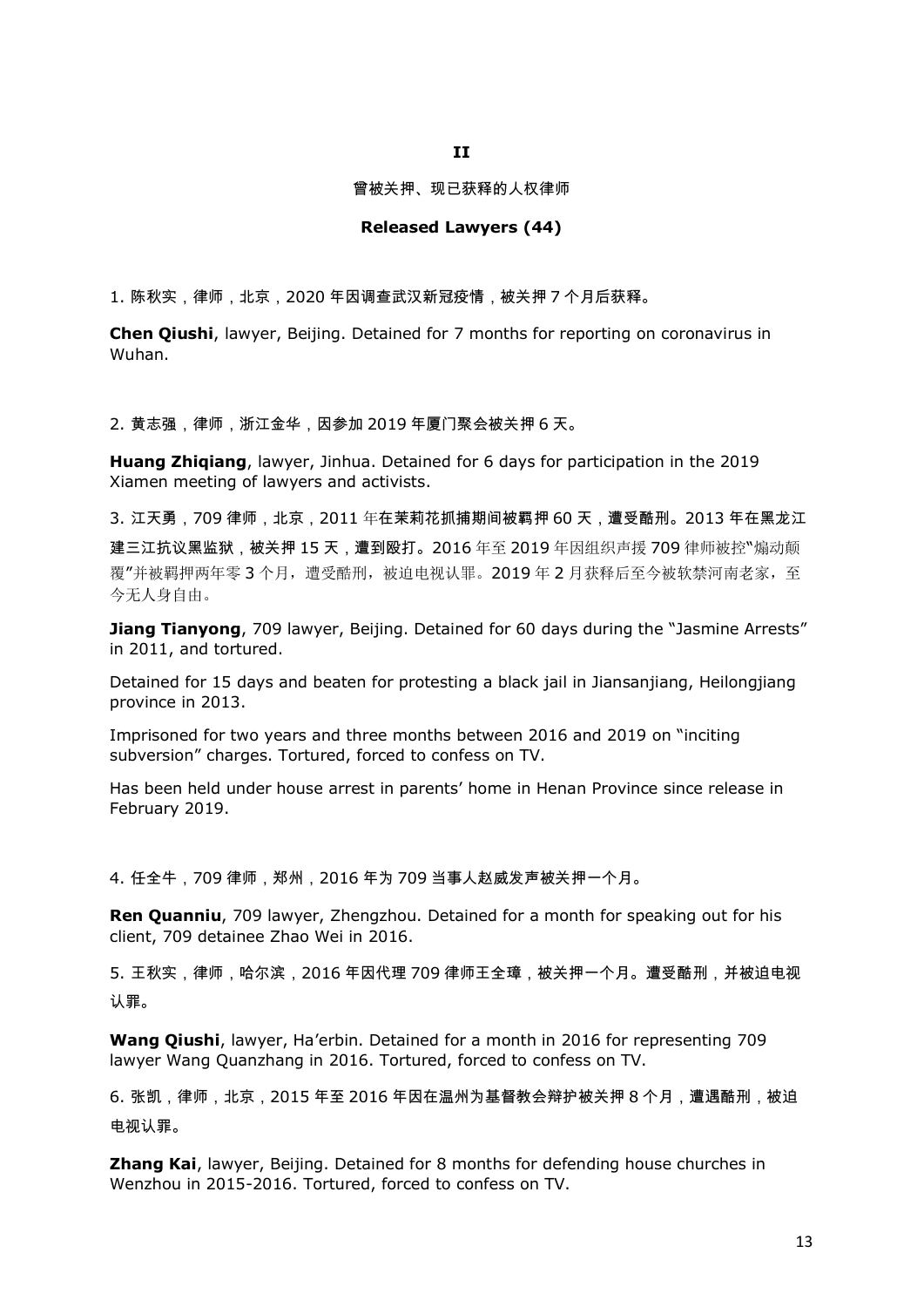7. 王宇,709 律师,北京,2015 年至 2016 年被关押 13 个月,遭受酷刑、被迫电视认罪,获释后被 软禁一年。

**Wang Yu**, 709 lawyer, Beijing. Detained for 13 months in 2015-2016. Tortured, forced to confess on TV. Held under house arrest for a year after release.

8. 包龙军,709 律师,北京,2015 年至 2016 年被关押 13 个月,遭受酷刑,获释后被软禁一年。

**Bao Longjun**, 709 lawyer, Beijing. Detained for 13 months in 2015-2016. Tortured. Held under house arrest for a vear after release.

9. 李和平,709 律师,北京,2015 年至 2017 年被关押 22 个月,遭受酷刑,被控"颠覆国家政权*"*, 判刑三年,缓刑四年,2021年5月解除"社区矫正"。

Li Heping, 709 lawyer, Beijing, Detained for 22 months, Tortured, Sentenced to three years in prison with a 4-year reprieve. Ended "community correction" in May 2021.

10. 赵威,709 被捕者,李和平律师的助理,2015 年至 2016 年被关押 12 个月。遭受酷刑,被强迫 电视认罪。

Zhao Wei, 709 detainee, assistant to Li Heping, Beijing. Detained for 12 months in 2015-2016. Tortured, forced to confess on TV.

11. 高月,709 被捕者,李和平律师的助理,2015 年至 2016 年被关押 9 个月。遭受酷刑。

Gao Yue, 709 detainee, assistant to Li Heping, Beijing. Detained for 9 months in 2015-2016. Tortured.

12. 李春富,709 律师,北京,2015 年 8 月至 2017 年 1 月被关押 17 个月,遭受酷刑,获释后曾短 期精神失常。

Li Chunfu, 709 lawyer, Beijing. Detained for 17 months in 2015-2017. Tortured. Suffered mental breakdown after release.

13. 刘四新,709 被捕者,法律学者,北京,2015 年至 2016 年被关押 16 个月,遭受酷刑,获释后 被软禁一年。

Liu Sixin, 709 detainee, legal scholar, Beijing, Detained for 16 months in 2015-2016. Tortured. Held under house arrest for a year after release.

14. 王全璋,709 律师,北京,2015 年至 2020 年被羁押 4 年零 9 个月。遭受酷刑。

**Wang Quanzhang**, 709 lawyer, Beijing. Detained for 4 years and 9 months in 2015-2020. Tortured.

15. 谢燕益,709律师,北京,2015年至2017年被关押18个月,遭受酷刑。

Xie Yanyi, 709 lawyer, Beijing. Detained for 18 months in 2015-2017. Tortured.

16. 李姝云,709 律师,北京,2015 年至 2016 年被关押 9 个月,遭受酷刑。

Li Shuyun, 709 lawyer, Beijing. Detained for 9 month in 2015-2016. Tortured.

17. 谢远东,709 律师,北京,2015 年至 2016 年被关押 6 个月,遭受酷刑,被强迫电视认罪。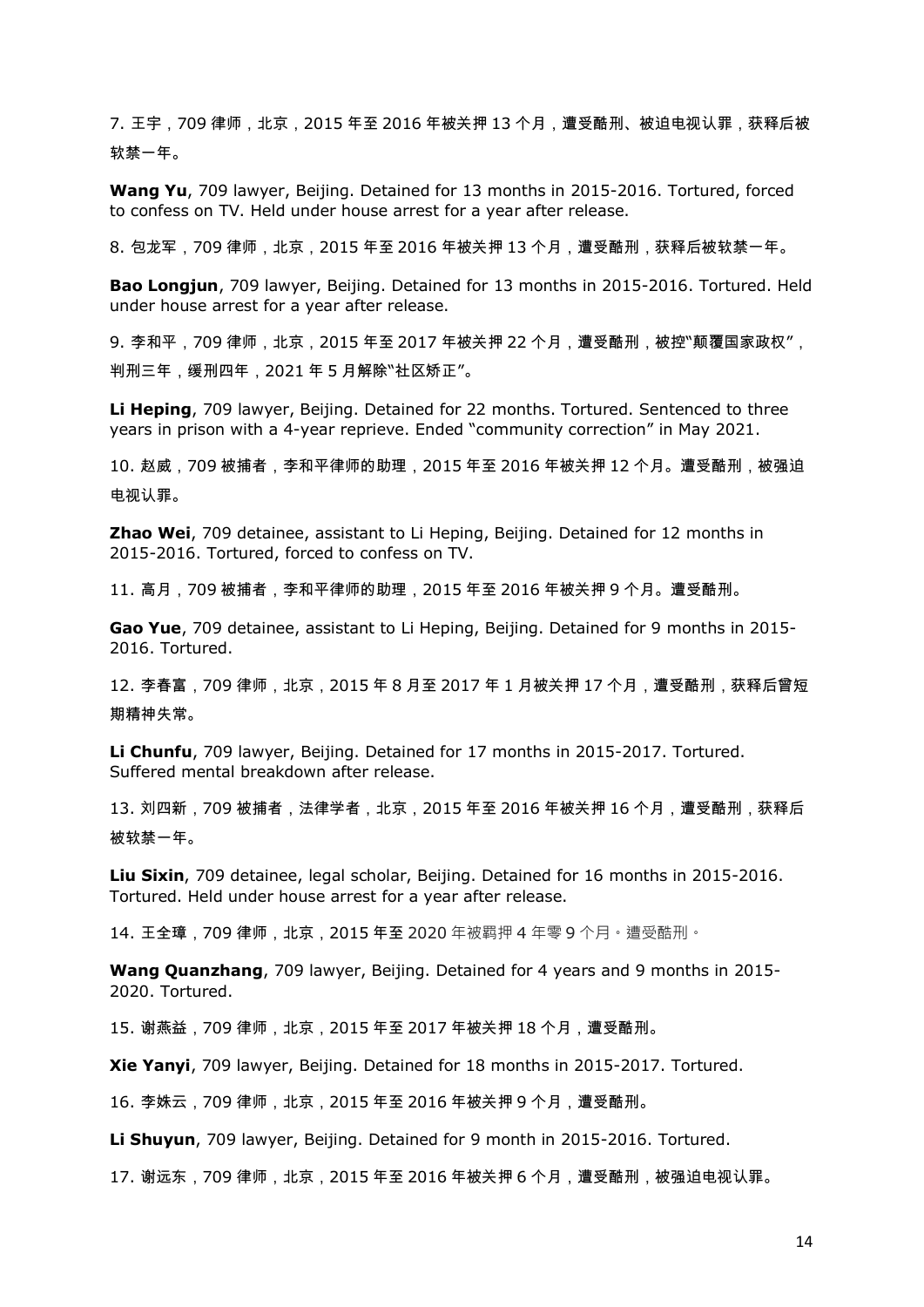Xie Yuandong, 709 lawyer, Beijing. Detained for 6 months in 2015-2016. Tortured. Forced to confess on TV.

18. 黄力群,709 律师,北京,2015 年至 2016 年被关押 6 个月,遭受酷刑,被强迫电视认罪。

Huang Ligun, 709 lawyer, Beijing, Detained for 6 months in 2015-2016, Tortured. Forced to confess on TV.

19. 谢阳,709 律师,长沙,2015 年至 2017 年被关押 22 个月, 被强迫电视认罪,获释后继续被软 禁3个月。关押期间向陈建刚律师和刘正清律师详细描述了所遭受的酷刑。

Xie Yang, 709 lawyer, Changsha. Detained for 22 months in 2015-2016. Forced to confess on TV. Held under house arrest for 3 months after release. Accounted his torture in detail to lawyers Chen Jiangang and Liu Zhengging while in detention.

20. 隋牧青, 709 律师, 广州, 2015 年被关押 6 个月, 遭受酷刑。

Sui Muging, 709 lawyer, Guangzhou. Detained for 6 months in 2015. Tortured.

21. 陈泰和, 709 律师, 桂林, 2015 年被关押 1 个月。

Chen Taihe, 709 lawyer, Guilin. Detained for one month in 2015.

22. 刘建军,律师,北京,2015 年在山东潍坊法院外举牌抗议被关押一个月。遭受酷刑,被强迫电视 认罪。

Liu Jianjun, lawyer, Beijing. Detained for one month in 2015 for protesting outside a courthouse in Weifang, Shandong.

23. 浦志强,律师,北京,2014 年至 2015 年被羁押 20 个月,被控"煽动民族仇恨"、"寻衅滋事", 判处有期徒刑三年,缓刑三年,2019年1月解除"社区矫正"。

Pu Zhigiang, lawyer, Beijing, Detained for 20 months in 2014-2015. Sentenced to three years in prison with a 3-year reprieve on charges of "inciting ethnic hatred" and "provoking disturbances." Ended "community correction" in January 2019.

24. 屈振红,律师,北京,与浦志强案相关,2014 年至 2015 年被关押一年。

**Ou Zhenhong**, lawyer, Beijing. Detained for 12 months in connection to Pu Zhigiang in 2014-2015.

25. 唐荆陵,律师,广州,2011 年在茉莉花抓捕期间被羁押 160 天,遭受酷刑。2014 年至 2019 年 因公民不合作活动被控"煽动颠覆",关押五年。

**Tang Jingling**, lawyer, Guangzhou. Detained for 160 days during the "Jasmine arrests" in 2011. Tortured. Imprisoned again for 5 years in 2014-2019 on charge of "inciting subversion" for advocating civil disobedience.

26. 石玉,前记者,郑州。通过了司法考试但被阻挠执业,2014 年因纪念中共前总书记赵紫阳被关押 1个月。

Shi Yu, former journalist, passed bar exams but prevented from practice, Zhengshou. Detained for one month for commemorating reformer CCP General Secretary Zhao Ziyang in 2014.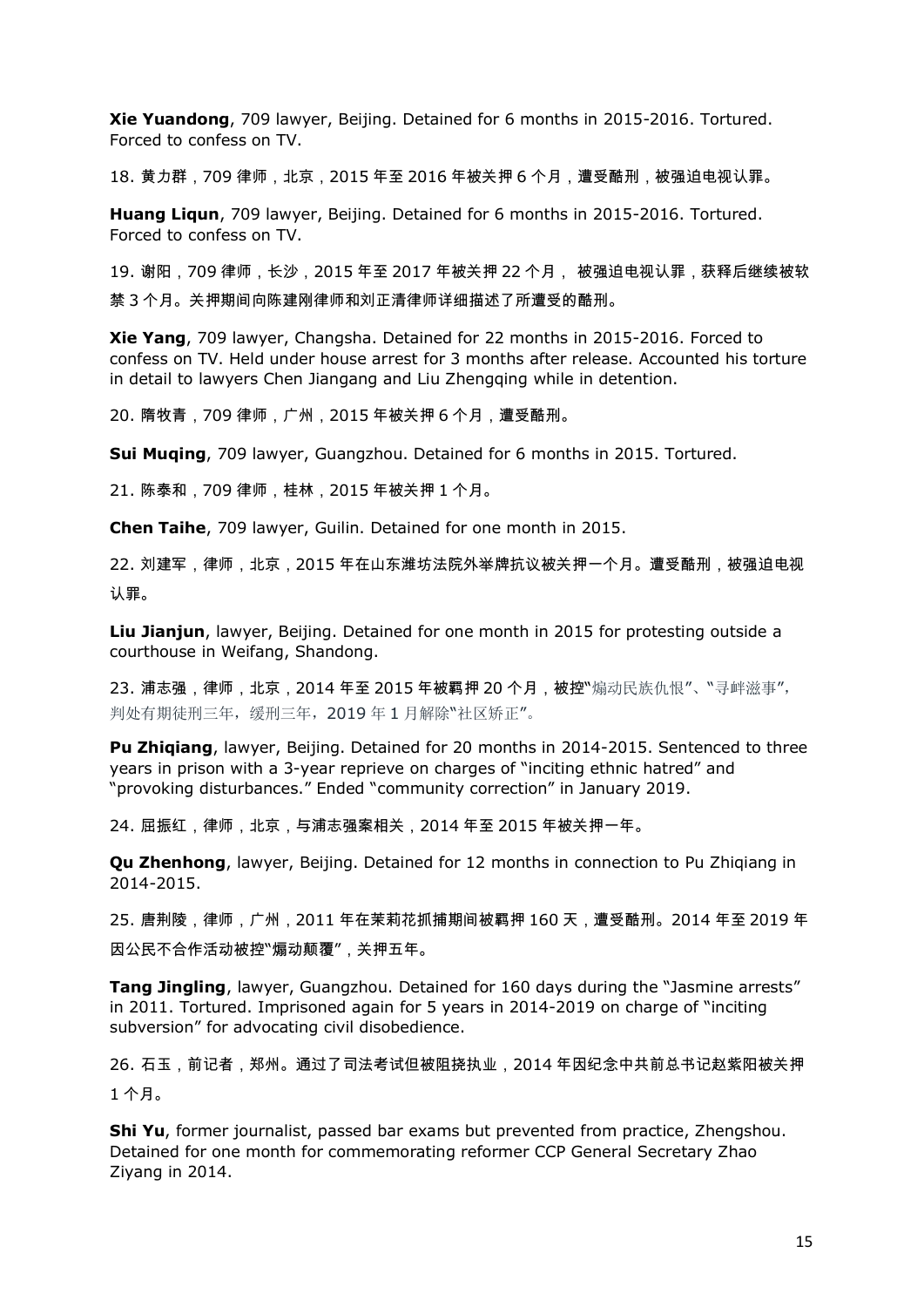27. 常伯阳,律师,郑州,2014 年因纪念中共前总书记赵紫阳,被关押 6 个月。

**Chang Boyang**, lawyer, Zhengzhou. Detained for 6 months for commemorating reformer CCP General Secretary Zhao Ziyang in 2014.

28. 姬来松,律师,郑州,2014 年因纪念中共前总书记赵紫阳,被关押 4 个月。

**Ji Laisong**, lawyer, Zhengzhou. Detained for 4 months for commemorating reformer CCP General Secretary Zhao Ziyang in 2014.

29. 王全平,律师,江门,2014 年因声援新公民运动被捕者被拘留 10 天。

**Wang Quanping**, lawyer, Jiangmen. Detained for 10 days for supporting the New Citizen Movement detainees in 2014.

30. 蒋援民,律师,深圳, 2013 年因帮助农民维权被关押6个月。

**Jiang Yuanmin**, lawyer, Shenzhen. Detained for 6 months for helping farmers to defend their rights in 2013.

31. 唐吉田,律师,北京,2011 年在茉莉花抓捕期间被秘密羁押 20 天,遭受酷刑; 2013 年在黑龙 江建三江抗议黑监狱,被关押 15 天,遭到殴打。2013 年 10 月在黑龙江鸡西抗议黑监狱,被行政拘 留 5 天。

**Tang Jitian**, lawyer, Beijing. Detained and tortured for 20 days during the "Jasmine Arrests" in 2011. Detained for 15 days and beaten for protesting a black jail in Jiansanjiang, Heilongjiang province in 2013. Detained for 5 days for protesting a black jail in Jixi, Heilongjiang province in 2013.

32. 王成,律师,杭州,2013 年 3 月在黑龙江建三江抗议黑监狱,被关押 15 天,遭到殴打。

**Wang Cheng**, lawyer, Hangzhou. Detained for 15 days and beaten for protesting a black jail in Jiansanjiang, Heilongjiang province in 2013.

33. 张俊杰,律师,郑州,2013 年 3 月在黑龙江建三江抗议黑监狱,被关押 5 天,遭到殴打。

**Zhang Junjie**, lawyer, Zhengzhou. Detained for 5 days and beaten for protesting a black jail in Jiansanjiang, Heilongjiang province in 2013.

34. 蔡瑛.律师.长沙.2012 年因办案遭地方政府报复.被羁押 87 天.遭到酷刑。

**Cai Ying**, lawyer, Changsha. Detained for 87 days as a retaliation of local government in Human in 2012. Tortured.

35. 刘士辉,律师,广州,2011 年在茉莉花抓捕期间被羁押 108 天,遭受酷刑。

**Liu Shihui**, lawyer, Guangzhou. Detained for 108 days during the "Jasmine Arrests" in 2011. Tortured.

36. 刘正清,律师,广州,2011 年在茉莉花抓捕期间被羁押 30 天,遭受酷刑。

**Liu Zhengqing**, lawyer, Guangzhou. Detained for 30 days during the "Jasmine Arrests" in 2011. Tortured.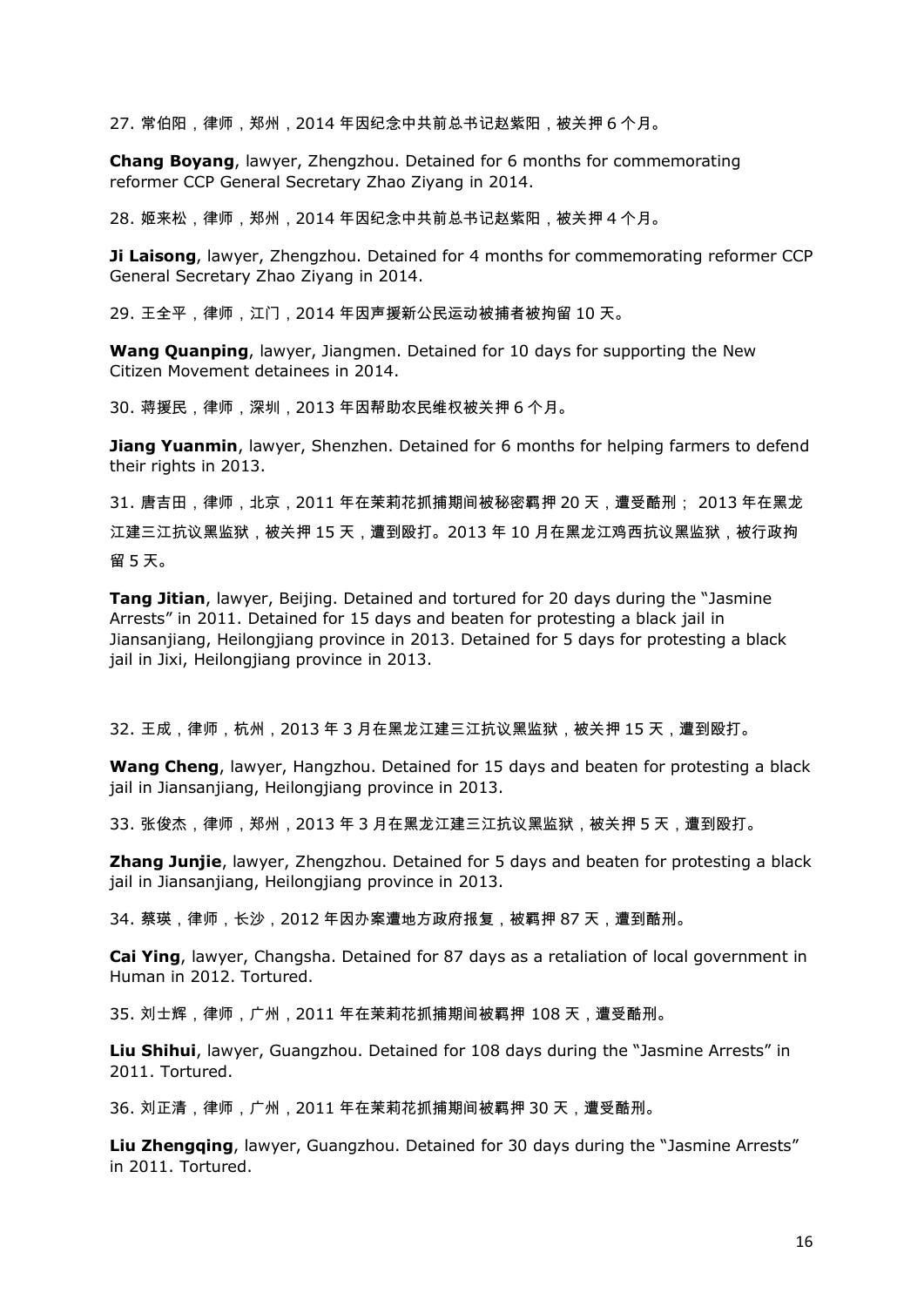37. 滕彪,律师,北京,2011 年在茉莉花抓捕期间被羁押 70 天,遭受酷刑。

Teng Biao, lawyer, Beijing. Detained for 70 days during the "Jasmine Arrests" in 2011. Tortured.

38. 金光鸿,律师,北京,2011 年在茉莉花抓捕期间被拘留 10 天,遭受酷刑。

**Jin Guanghong**, lawyer, Beijing. Detained for 10 days during the "Jasmine Arrests" in 2011. Tortured.

39. 刘晓原,律师,北京,2011 年茉莉花抓捕期间,为被失踪的艾未未发声,被羁押 5 天,遭受酷 刑。

Liu Xiaoyuan, lawyer, Beijing. Detained for 5 days for speaking out for Ai Weiwei, who was disappeared during the "Jasmine Arrests" in 2011. Tortured.

40. 李天天,律师,上海,2011 年在茉莉花抓捕期间被羁押 100 天,遭受酷刑。

Li Tiantian, lawyer, Shanghai. Detained for 100 days during the "Jasmine Arrests" in 2011. Tortured.

41. 王永航,律师,大连,2009 年至 2016 年因为法轮功辩护被关押七年。狱中遭受酷刑。

**Wang Yonghang, lawyer, Dalian. Detained for 7 years from 2009 to 2016 for defending** Falungong practitioners. Tortured.

42. 郑恩宠,律师,上海,2003 年至 2006 年被关押近三年,被控"泄露国家秘密",狱中遭受虐待。

Zheng Enchong, lawyer, Shanghai. Detained for nearly 3 years from 2003 to 2006 for "leaking state secrets." Mistreated in prison.

43. 李苏滨(去世),律师,北京,1991 年至 1996 年期间因帮助弱势群体维权多次遭羁押,共计  $400 \, \text{K}$ 。

Li Subin (deseased), lawyer, Beijing. Detained total 400 days during 1991 to 1996 for defending the rights of clients.

44. 李大伟,前政治犯,西宁。通讨了司法考试但被阳挠执业, 2001 年至 2012 年,被控"颠覆国家 政权", 入狱 11年。

Li Dawei, former political prisoner in Xining, Gansu province. Imprisoned for 11 years from 2001 to 2012. Passed bar exams in 1998 but has been prevented from practice since.

### III

#### 被剥夺执业资格

### Lawyers Disbarred for Their Human Rights Work (71)

Lawyers whose licenses have been suspended or permanently revoked, as well as those who have passed the bar exams but have been prevented from practicing.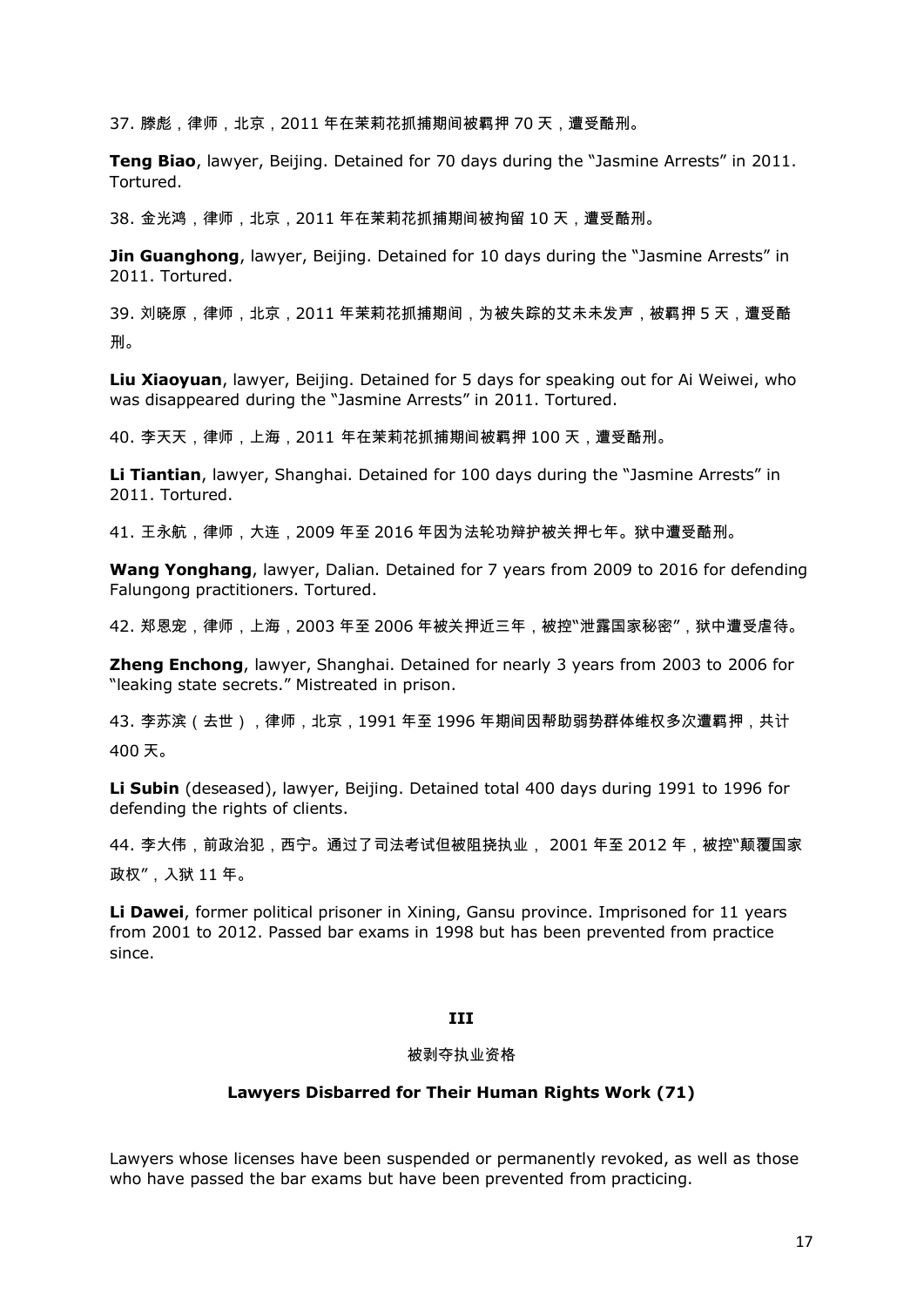#### **2021 (7 to date)**

梁小军 (北京),蔺其磊 (北京),卢思位 (成都),任全牛 (郑州),袭祥栋 (济南),杨晖 (厦门),彭永 和 (上海)

**Liang Xiaojun** (Beijing), **Lin Qilei** (Beijing), **Lu Siwei** (Chengdu), **Ren Quanniu** (Zhengzhou), **Xi Xiangdong** (Jinan), **Yang Hui** (Xiamen), **Peng Yonghe** (Shangahi)

### **2020 (4)**

谢阳 (长沙),杨斌 (广州),王宇 (北京),任照 (信阳)

**Xie Yang** (Changsha), **Yang Bin** (Guangzhou), **Wang Yu** (Beijing), **Ren Zhao** (Xinyang)

#### **2019 (6)**

常玮平 (宝鸡),李金星 (济南),张雪忠 (上海),王全璋 (北京),陈建刚 (北京),包龙军 (北京)

**Chang Weiping** (Baoji), **Li Jinxing** (Jinan), **Zhang Xuezhong** (Shanghai), **Wang Quanzhang** (Beijing), **Chen Jiangang** (Beijing), **Bao Longjun** (Beijing)

#### **2018 (15)**

李和平 (北京),周世峰 (北京),谢燕益 (北京),刘晓原 (北京),程海 (北京),余文生 (北京),李昱 函 (北京),隋牧青 (广州),刘正清 (广州),陈科云 (广州),文东海 (长沙),杨金柱 (长沙),覃永沛 (南宁), 陈家鸿 (南宁), 马连顺 (郑州)

**Li Heping** (Beijing), **Zhou Shifeng** (Beijing), **Xie Yanyi** (Beijing), **Liu Xiaoyuan** (Beijing), **Cheng Hai** (Beijing), **Yu Wensheng** (Beijing), Li Yuhan (Beijing), **Sui Muqing** (Guangzhou), **Liu Zhengqing** (Guangzhou), **Chen Keyun** (Guangzhou), **Wen Donghai** (Changsha), **Yang Jinzhu** (Changsha), **Qin Yongpei** (Nanning), **Chen Jiahong** (Nanning), **Ma Lianshun** (Zhengzhou)

### **2017 (6)**

王理乾 (昆明),王龙得 (昆明),毛晓敏 (昆明),玉品健 (南宁),张展 (上海),祝圣武 (济南)

**Wang Liqian** (Kunming), **Wang Longde** (Kunming), **Mao Xiaomin** (Kunming), **Yu Pinjian** (Nanning), **Zhang Zhan** (Shanghai), **Zhu Shengwu** (Jinan)

### **2016 (4)**

夏霖 (北京),浦志强 (北京),刘书庆 (济南),石玉 (郑州)

**Xia Lin** (Beijing), **Pu Zhiqiang** (Beijing), **Liu Shuqing** (Jinan), **Shi Yu** (Zhengzhou)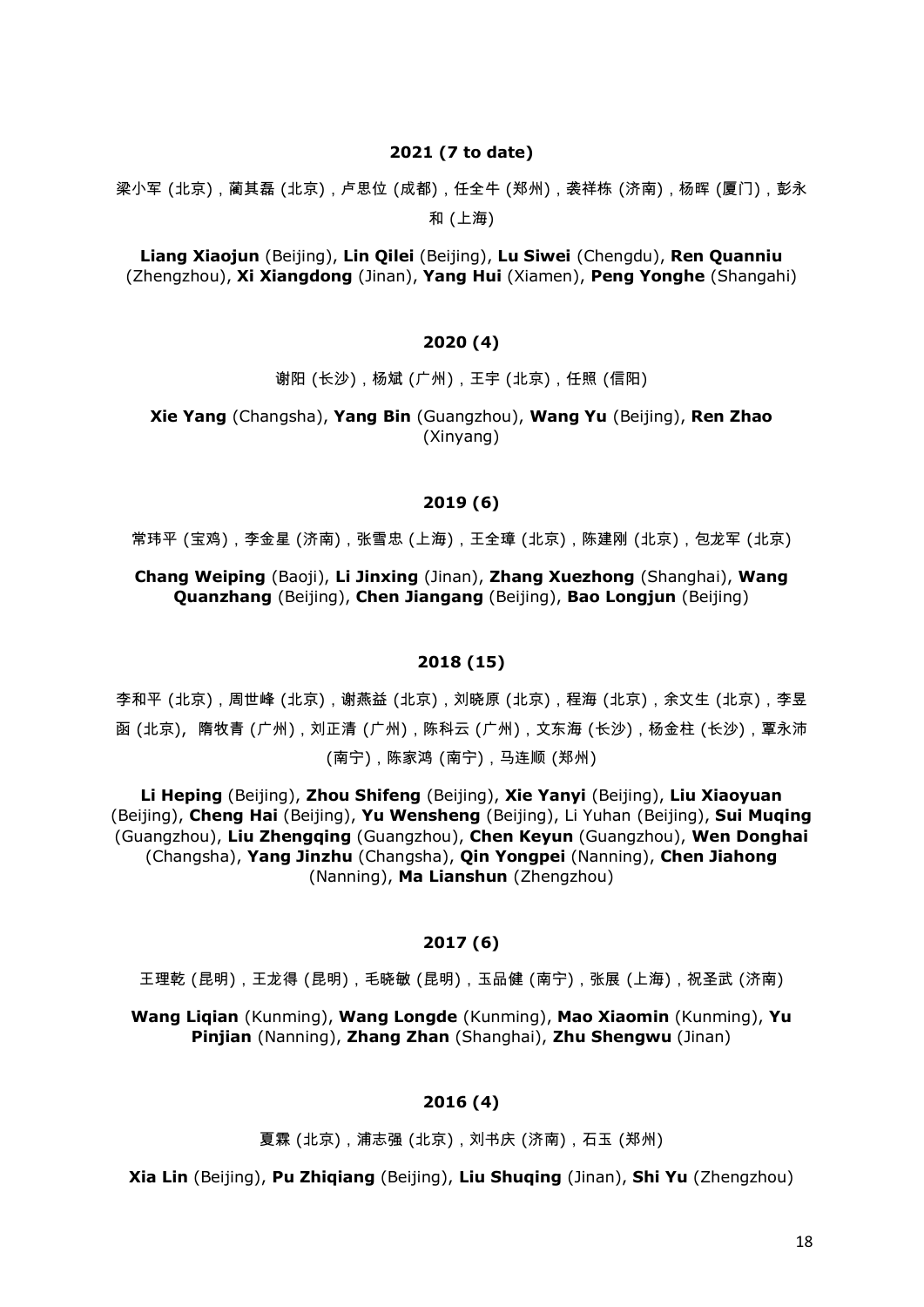# $2015(2)$

谢远东 (北京), 左培生 (北京)

### Xie Yuandong (Beijing), Zuo Peisheng (Beijing)

### $2014(2)$

丁家喜 (北京),王全平 (江门)

### Ding Jiaxi (Beijing), Wang Quanping (Jiangmen)

## $2013(1)$

金光鸿 (北京)

## **Jin Guanghong** (Beijing)

# $2012(3)$

王成 (杭州), 陈武权 (湛江), 罗茜 (长沙)

Wang Cheng (Hangzhou), Chen Wuquan (Zhanjiang), Luo Xi (Changsha)

# $2011(1)$

李天天 (上海)

## Li Tiantian (Shanghai)

## $2010(5)$

唐吉田 (北京),刘巍 (北京),童朝平 (北京),温海波 (北京),刘士辉 (广州)

Tang Jitian (Beijing), Liu Wei (Beijing), Tong Chaoping (Beijing), Wen Haibo (Beijing),

Liu Shihui (Guangzhou)

## $2009(2)$

江天勇 (北京), 王永航 (大连)

# Jiang Tianyong (Beijing), Wang Yonghang (Dalian)

## $2008(3)$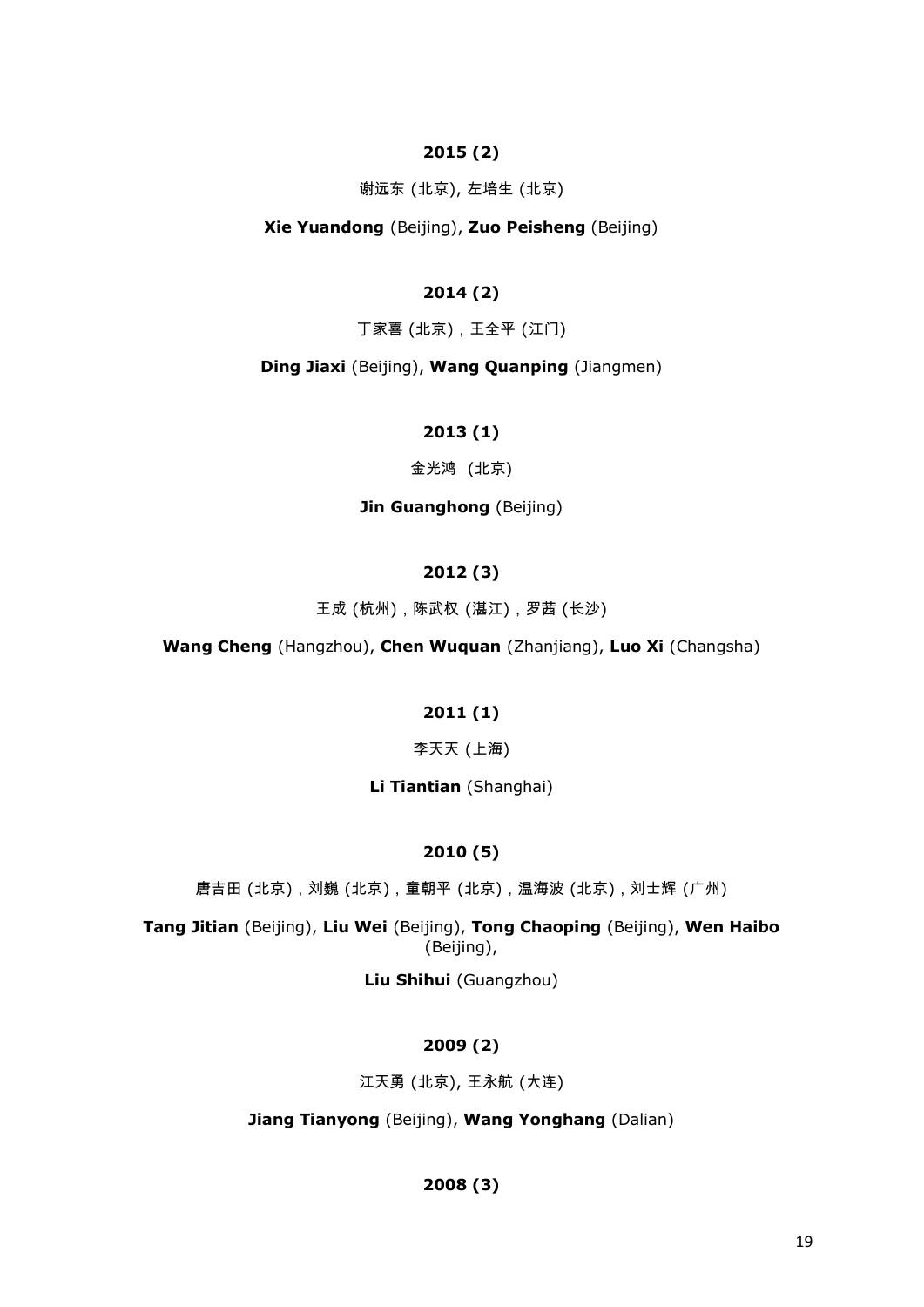滕彪 (北京), 张立辉 (北京), 刘尧 (广州)

Teng Biao (Beijing), Zhang Lihui (Beijing), Liu Yao (Guangzhou)

# $2007(1)$

张鉴康 (西安)

# Zhang Jiankang (Xi'an)

# $2006(2)$

高智晟 (北京), 刘四新 (北京)

Gao Zhisheng (Beijing), Liu Sixin (Beijing)

# $2005(4)$

唐荆陵 (广州), 郭艳 (广州), 李苏滨 (北京), 陈树庆 (杭州)

Tang Jingling (广州), Guo Yan (Guangzhou), Li Subin (Beijing), Chen Shuqing (Hangzhou)

### $2004(1)$

## 郭国汀 (上海)

### **Guo Guoting (Shanghai)**

### $2003(1)$

### 郑恩宠 (上海)

### Zheng Enchong (Shanghai)

### $1998(1)$

# 李大伟 (西宁)

## Li Dawei (Xining)

## IV.

## 因办理人权案件而被强行关闭的律师事务所

Law Firms Shut Down for Work on Human Rights Cases (8)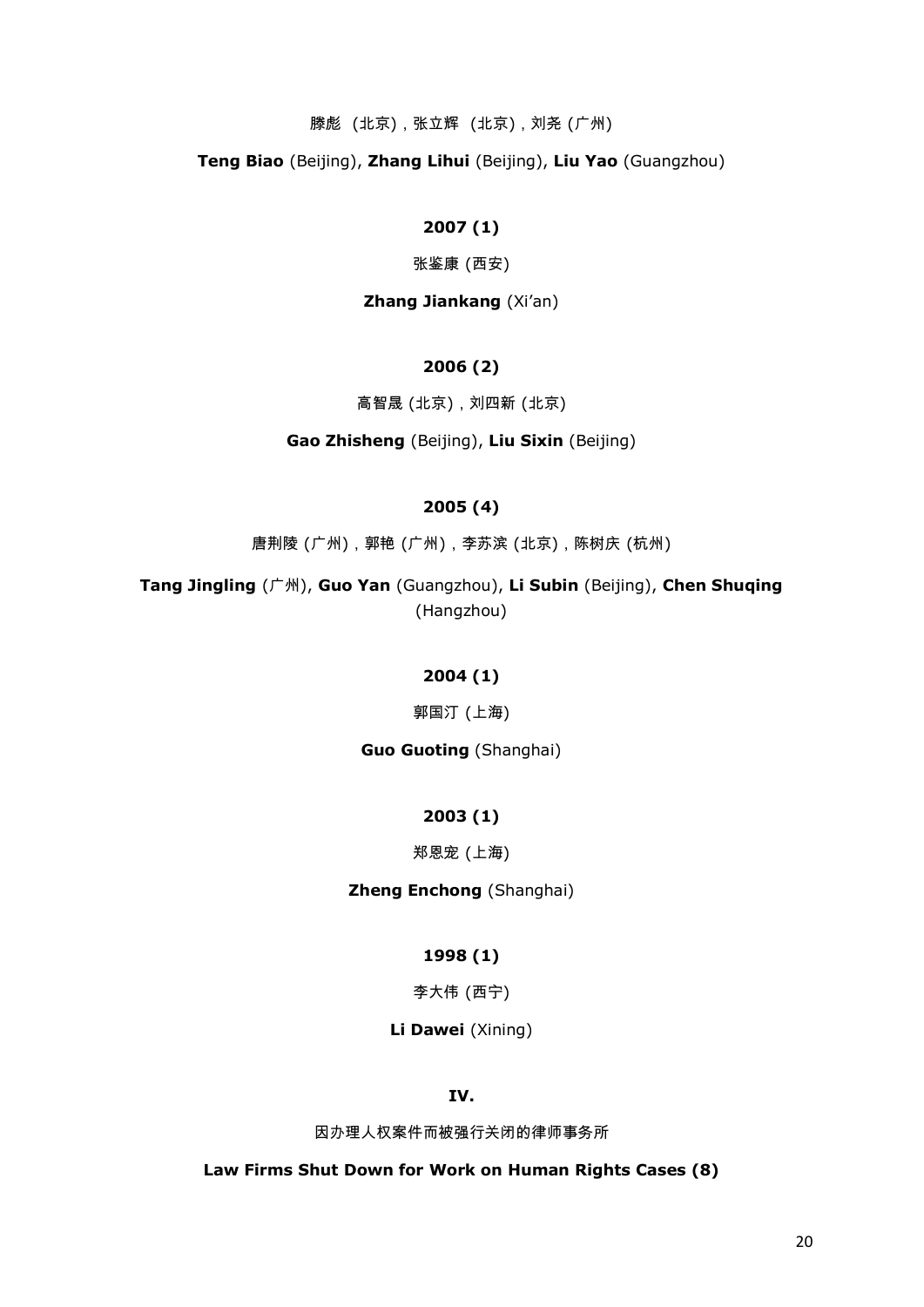北京瑞凯律师事务所 (2021) Beijing Ruikai Law Firm

广西百举鸣律师事务所 (2018) Guangxi Baijuming Law Firm

北京悟天律师事务所 (2018) Beijing Wutian Law Firm

北京锋锐律师事务所 (2018) Beijing Fengrui Law Firm

北京安汇律师事务所 (2011) Beijing Anhui Law Firm

北京旗鉴律师事务所 (2011) Beijing Qijian Law Firm

北京高博隆华律师事务所 (2010) Beijing Global Law Firm

北京舜和律师事务所 (2010) Beijing Shunhe Law Firm

 $\mathbf{V}$ .

### 被禁止出境

#### Lawyers Prohibited From Traveling Outside China (at least 47)

Not including those who had exit bans that were later lifted, those who managed to leave China despite having an exit ban, and those who may have been barred from leaving China but cannot confirm because they have never attempted to travel outside China.

> 包龙军 Bao Longjun 蔡瑛 Cai Ying 常伯阳 Chang Boyang 陈进学 Cheng Jinxue 程海 Cheng Hai 丁家喜 Ding Jiaxi 高智晟 Gao Zhisheng 葛文秀 Ge Wenxiu 葛永喜 Ge Yongxi 江天勇 Jiang Tianyong 胡林政 Hu Linzheng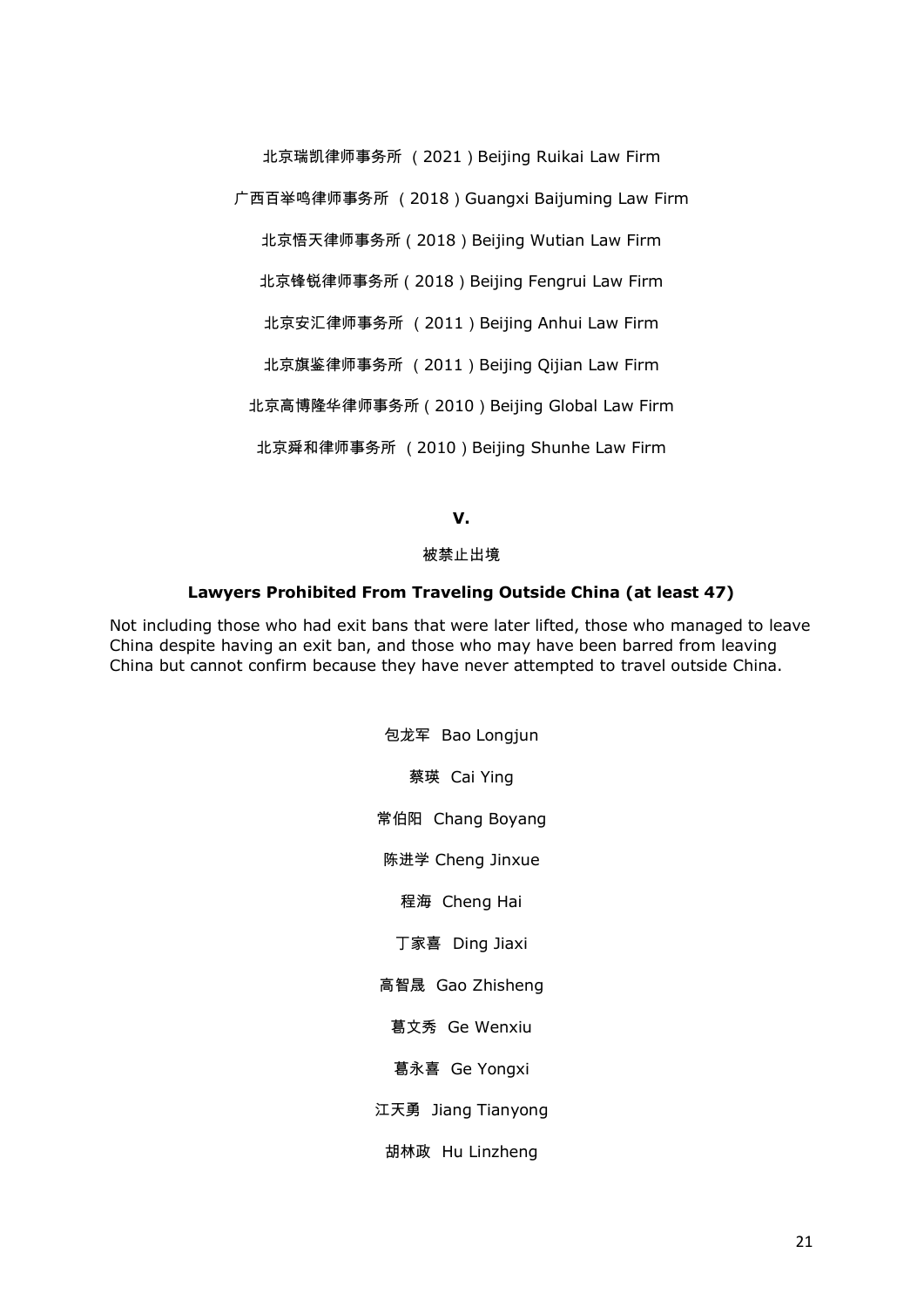- 李春富 Li Chunfu
- 李大伟 Li Dawei
- 李和平 Li Heping
- 黎雄兵 Li Xiongbing
- 李仲伟 Li Zhongwei
- 梁小军 Liang Xiaojun
	- 蔺其磊 Lin Qilei
- 刘书庆 Liu Shuqing
	- 刘四新 Liu Sixin
- 刘晓原 Liu Xiaoyuan
- 刘正清 Liu Zhengqing

卢思位 Lu Siwei

- 卢廷阁 Lu Tingge
- 马连顺 Ma Lianshun
- 彭永和 Peng Yonghe
- 覃臣寿 Qin Chenshou
	- 冉彤 Ran Tong
- 任全牛 Ren Quanqiu
- 斯伟江 Si Weijiang
- 隋牧青 Sui Muqing
- 唐荆陵 Tang Jingling
- 唐吉田 Tang Jitian
- 唐天昊 Tang Tianhao
- 王成 Wang Cheng
- 王全平 Wang Quanping
- 王全璋 Wang Quanzhang